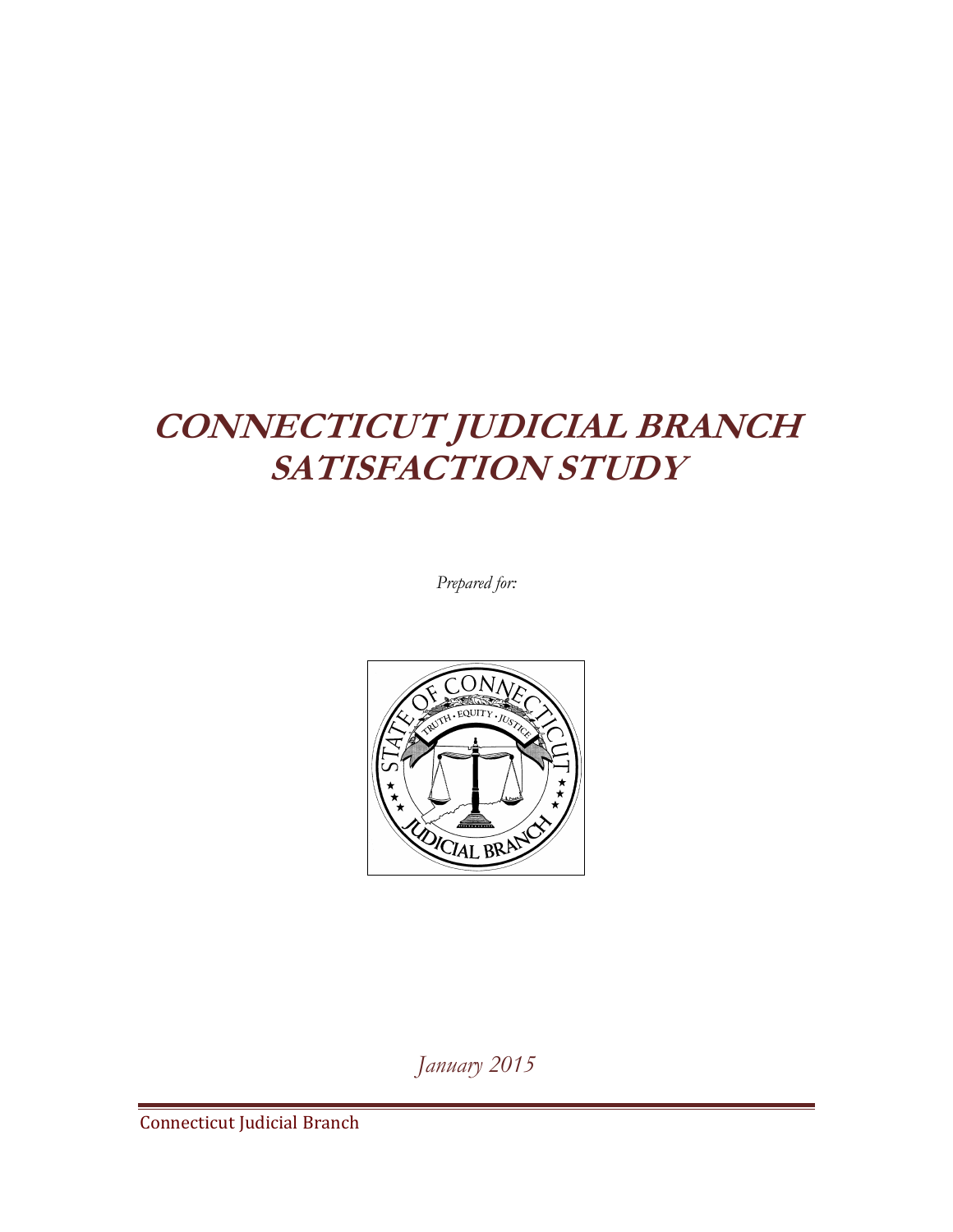#### **Statement of Confidentiality and Ownership**

All of the analyses, findings and recommendations contained within this report are the exclusive property of the State of Connecticut Judicial Branch.

As required by the Code of Ethics of the National Council on Public Polls and the United States Privacy Act of 1974, The Center for Research and Public Policy maintains the anonymity of respondents to surveys the firm conducts. No information will be released that might, in any way, reveal the identity of the respondent.

Moreover, no information regarding these findings will be released without the written consent of an authorized representative of the State of Connecticut Judicial Branch.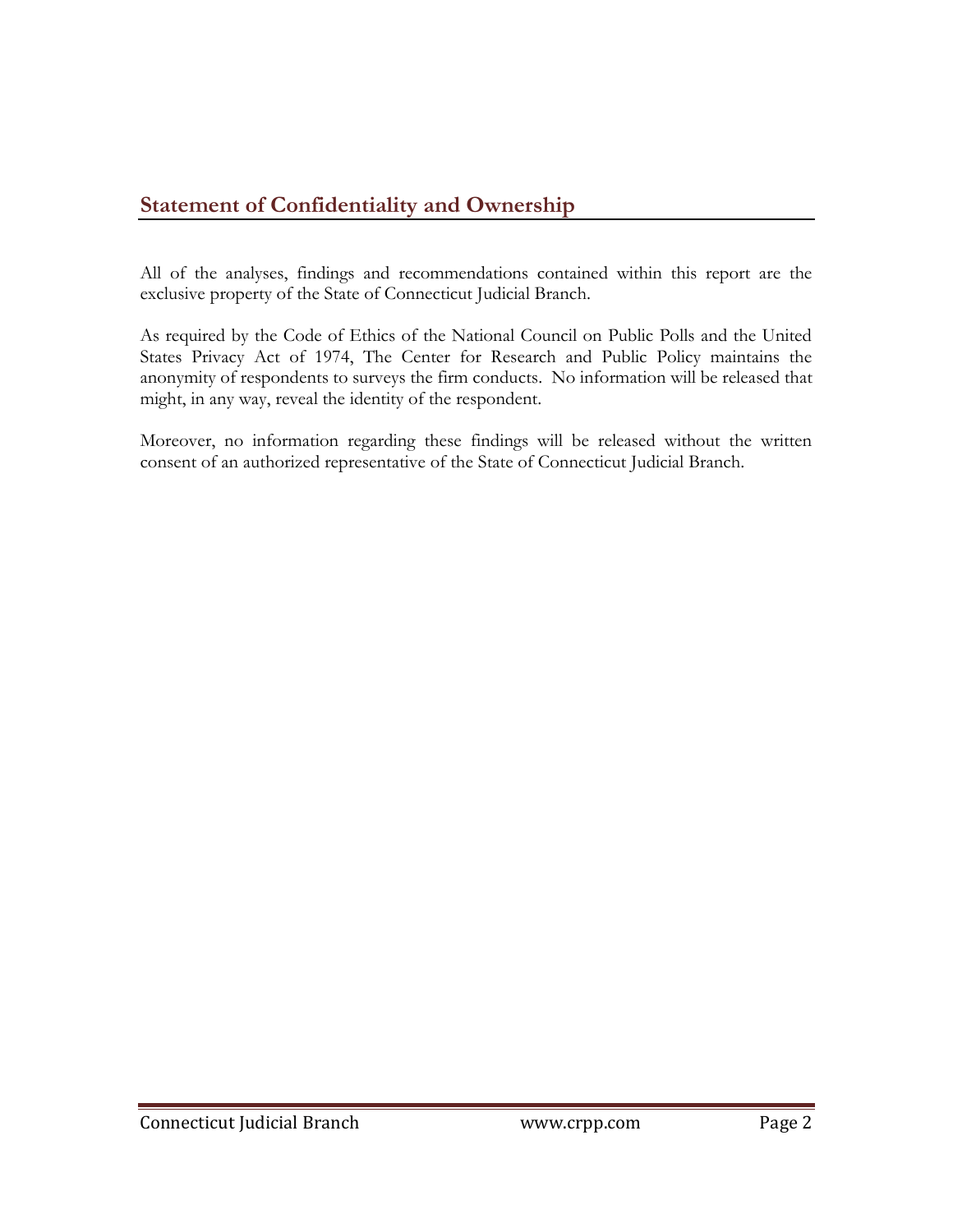### **TABLE OF CONTENTS**

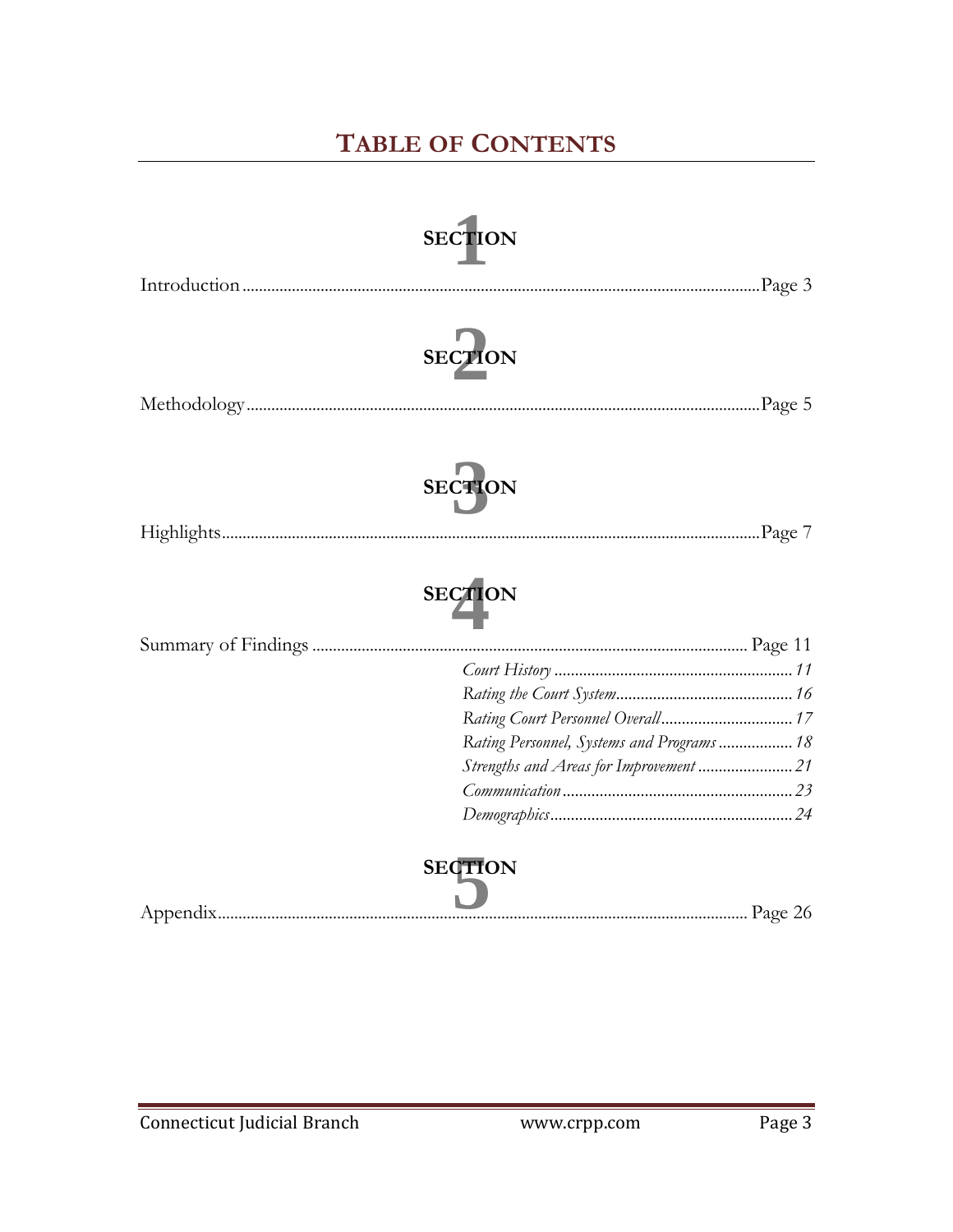# **INTRODUCTION 1**

The Center for Research & Public Policy (CRPP) is pleased to present the results of a Satisfaction Survey conducted among individuals involved with the Connecticut Court System for divorce, legal separation, child visitation and/or child custody cases.

The survey was designed to collect user input on satisfaction with court personnel, process, programs, and systems.

The research study included a comprehensive telephone survey. CRPP, working together with Court Officials, designed the survey instrument to be used when calling users of the Court System.

This report summarizes information collected from telephone surveys conducted December 10, 2014 – January 7, 2015.

The survey instrument employed in the Satisfaction Survey included the following areas for investigation:

- $\blacktriangleright$  History with the Courts;
- $\triangleright$  Rating the court system;
- > Rating Court personnel overall;
- $\triangleright$  Rating personnel, systems and programs on specific characteristics;
- Perceptions of Court strengths and areas in need of improvement;
- $\triangleright$  Communication: web site ratings; and
- > Demographics

Section II of this report discusses the Methodology used in the study, while Section III includes Highlights derived from an analysis of the quantitative research. Section IV is a Summary of Findings for the telephone surveys - a narrative account of the data.

Section V is an Appendix to the report containing a cross tabulation table and a copy of the survey instrument.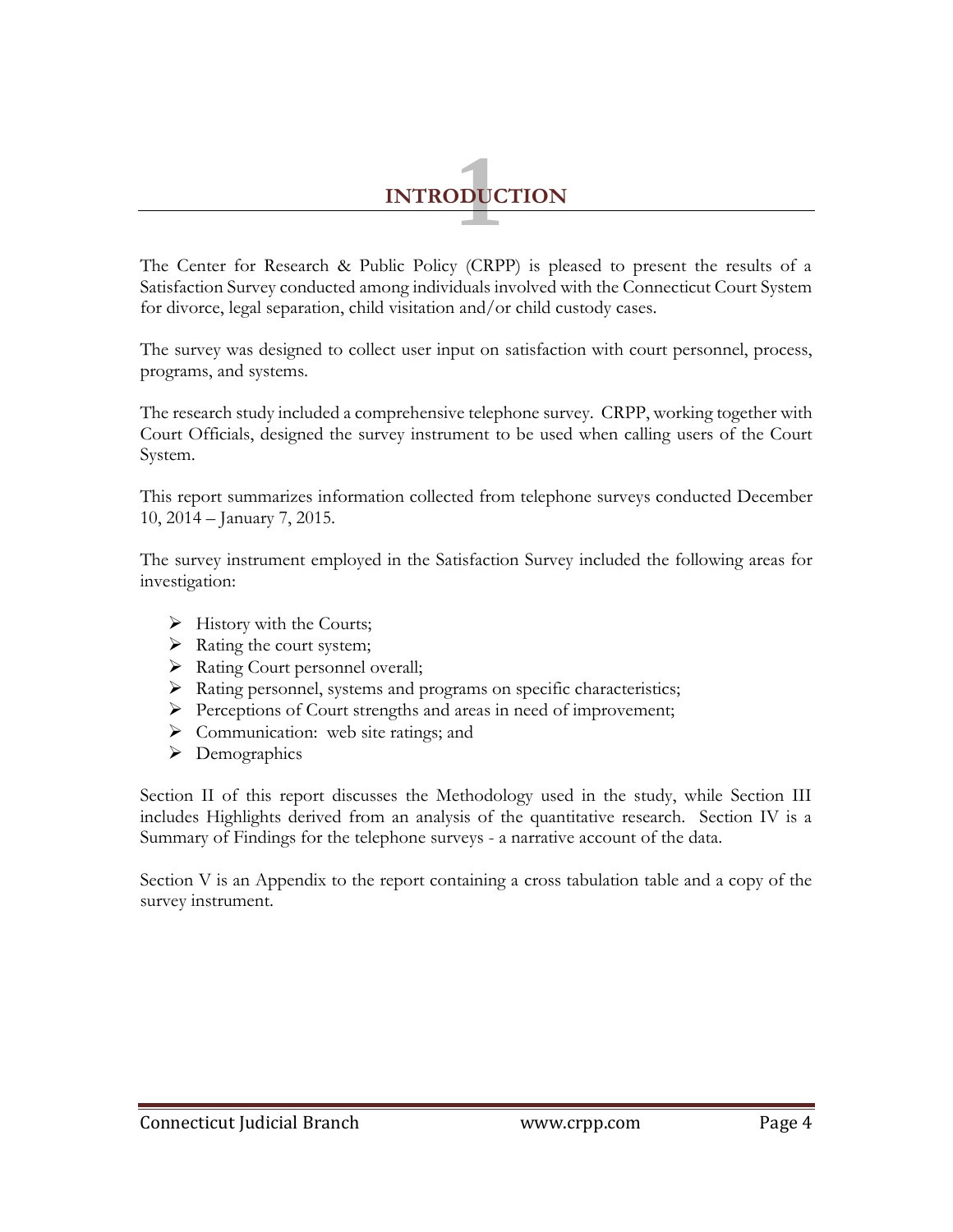## **2 METHODOLOGY**

Using a quantitative research design, CRPP completed 1000 interviews among users of The State of Connecticut Court System.

The Judicial Branch provided CRPP with the names and addresses of Court users involved in divorce, legal separation, child visitation and/or child custody cases.

CRPP sent the sample off for appendage of phone numbers after reverse lookup occurred.

All telephone interviews were conducted December 10, 2014 – January 7, 2015. Residents were contacted between 5:00 p.m. and 9:00 p.m. weekdays and 10:00 a.m. and 4:00 p.m. on the weekend.

Survey input was provided by Court Officials.

Survey design at CRPP is a careful, deliberative process to ensure fair, objective and balanced surveys. Staff members, with years of survey design experience, edit out any bias. Further, all scales used by CRPP (either numeric, such as one through ten, or wording such as strongly agree, somewhat agree, somewhat disagree, or strongly agree) are balanced evenly. And, placement of questions is carefully accomplished so that order has minimal impact.

CRPP utilized an nth name stratified sample derived from records provided by the Court. This process allows randomization of numbers, which equalizes the probability of qualified respondents being included in the sampling frame.

Respondents qualified for the survey if they confirmed they had an experience with Connecticut Courts. Researchers reminded prospective respondents that they should respond to questions based on their most recent experience with a Family Matters Case and not any other experiences they may have had.

Training of telephone researchers and pre-test of the survey instrument occurred on December 9, 2014.

All facets of the study were completed by CRPP's senior staff and researchers. These aspects include: sample design, survey design, pre-test, computer programming, fielding, coding, editing, verification, validation and logic checks, computer analysis, analysis, and report writing.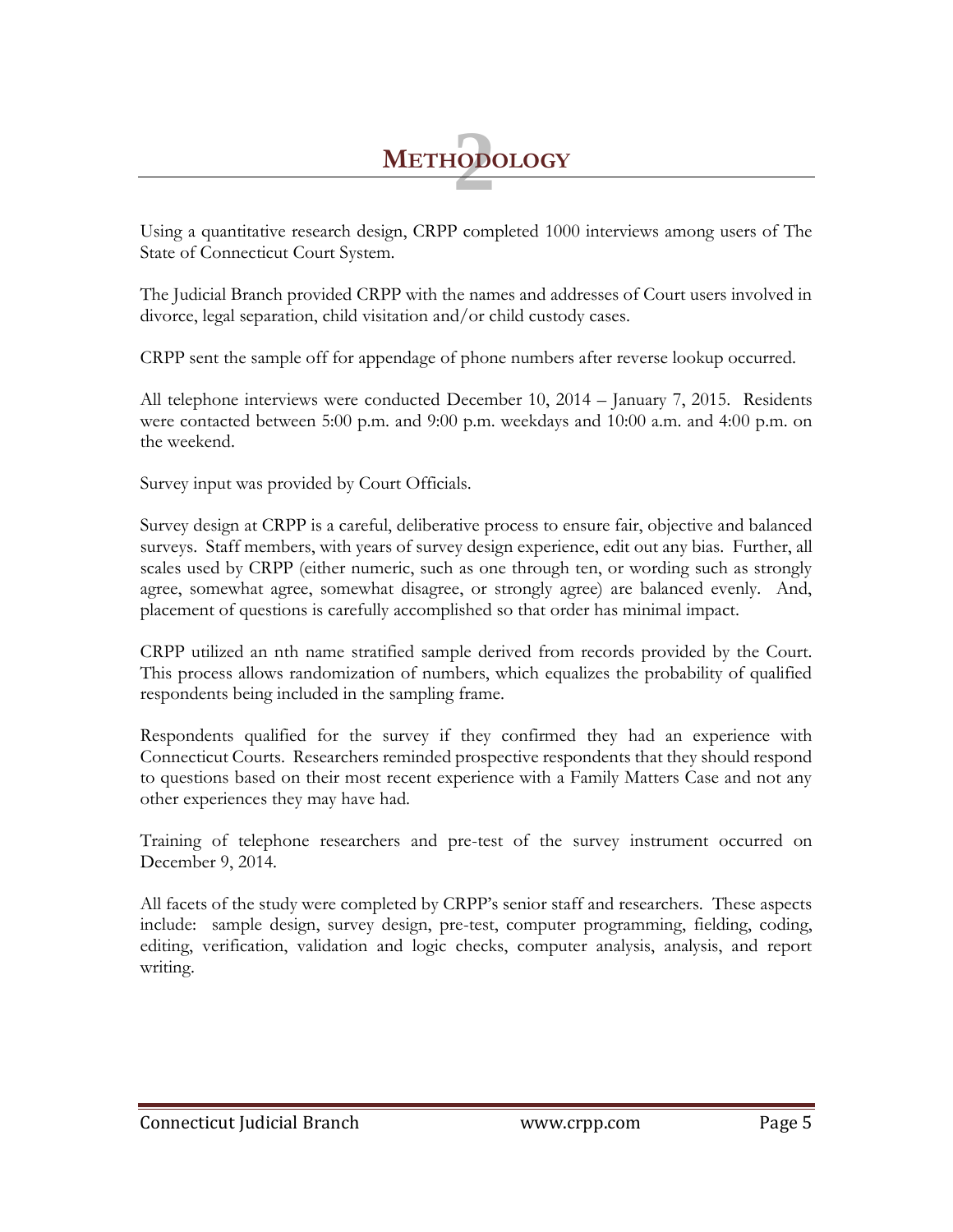Completion rates are a critical aspect of any telephone survey research. Because one group of people might be easier to reach than another group, it is important that concentrated efforts are made to reach all groups to an equal degree. A high completion rate means that a high percentage of the respondents within the original sample were actually contacted, and the resulting sample is not biased toward one potential audience. CRPP maintained a 70% completion rate on all calls made during the Satisfaction Survey. And, a high completion rate, many times indicates an interest in the topic.

Statistically, a sample of 1000 surveys represents a margin for error of  $+/-3.0\%$  at a 95% confidence level.

In theory, a sample of Court users will differ no more than  $\pm$ /-3.0% than if all users were contacted and included in the survey. That is, if random probability sampling procedures were reiterated over and over again, sample results may be expected to approximate the large population values within plus or minus 3.0% -- 95 out of 100 times.

Readers of this report should note that any survey is analogous to a snapshot in time and results are only reflective of the time period in which the survey was undertaken. Should concerted public relations or information campaigns be undertaken during or shortly after the fielding of the survey, the results contained herein may be expected to change and should be, therefore, carefully interpreted and extrapolated.

Furthermore, it is important to note that all surveys contain some component of "sampling error". Error that is attributable to systematic bias has been significantly reduced by utilizing strict random probability procedures. This sample was strictly random in that selection of each potential respondent was an independent event, based on known probabilities.

Each qualified user had an equal chance for participating in the study. Statistical random error, however, can never be eliminated but may be significantly reduced by increasing sample size.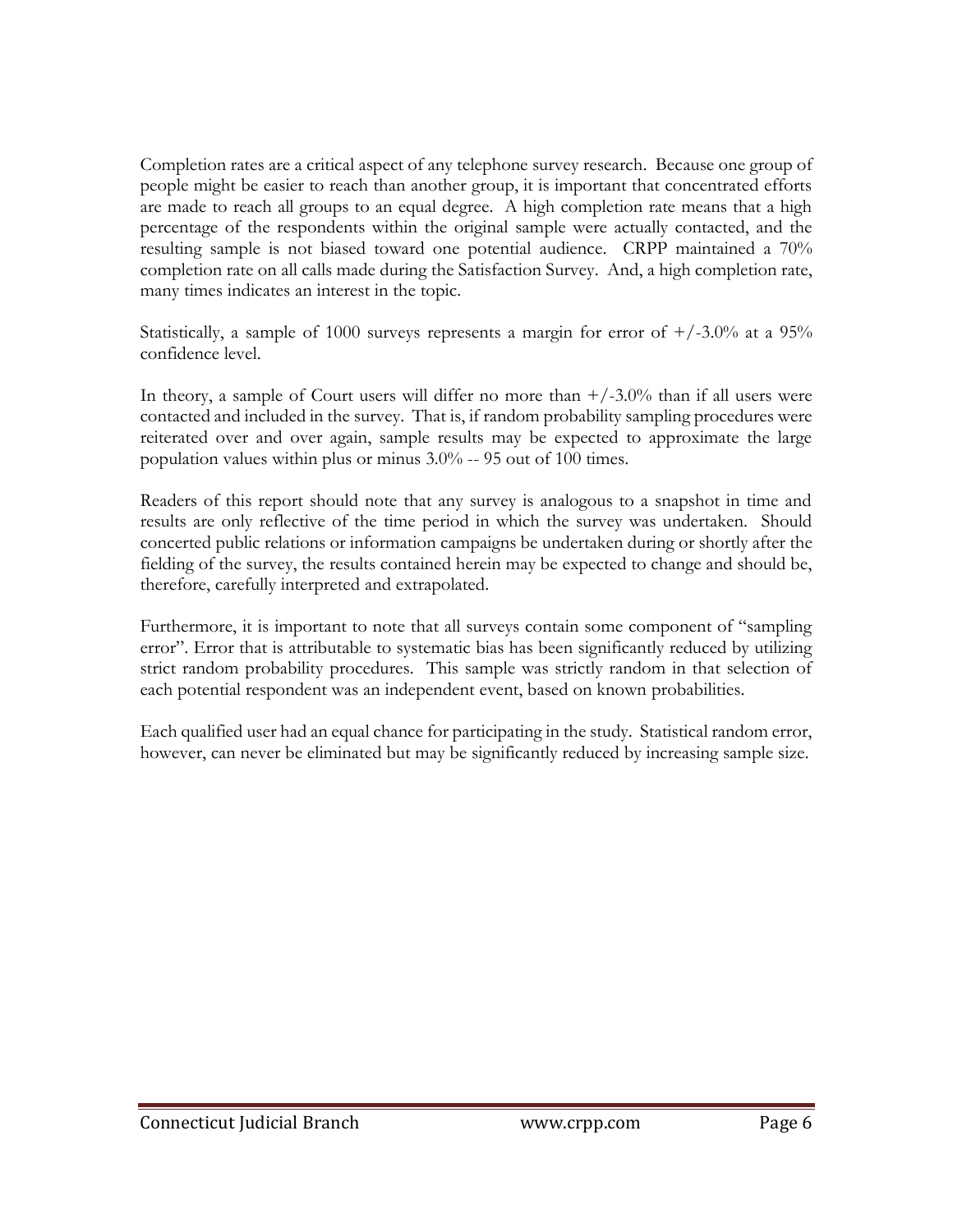

#### **ON HISTORY…**

- **Three-quarters of all respondents, 75.8%, reported that their Family Court case involved a divorce or legal separation while 61.0% suggested their case involved child custody or visitation issues. Just over half of all respondents, 53.2%, said they were the defendants in their respective cases.**
- **Majorities of respondents indicated their cases involved money, custody and visitation issues – 59.9%, 55.3% and 50.1% respectively. Just over one-third, 34.0%, noted their case involved property.**
- **Nearly one-fifth, 17.1%, suggested a Guardian Ad Litem was appointed with their input (9.8%), without their input (6.0%) or they didn't recall if input was provided (1.3%).**
- **In the largest number of cases (39.2%), respondents said the Judge initiated the Guardian Ad Litem (GAL) appointment. Others, 19.3%, said they themselves made the request for a GAL. This was followed by the other party (13.5%), an attorney (9.4%), or a combination of the respondent and the other party (8.8%). Some, 6.4%, were unsure.**
- **Nearly one-half of all respondents, 47.4%, indicated the Guardian Ad Litem was paid for by the State while 25.1% indicated they paid the fee and 21.1% suggested the fee for the GAL was split with the other party. Some, 6.4% were unsure how the GAL fee was paid.**
- **Among those who paid the GAL fee themselves (or shared the cost), just 29.2% provided a positive rating on the reasonableness of the fee. Another 47.2% provided a poor rating on the reasonableness of the fee.**
- **On being neutral throughout their respective cases, those with a GAL provided a positive rating of 52.2%. Another 35.3% provided a poor rating on being neutral.**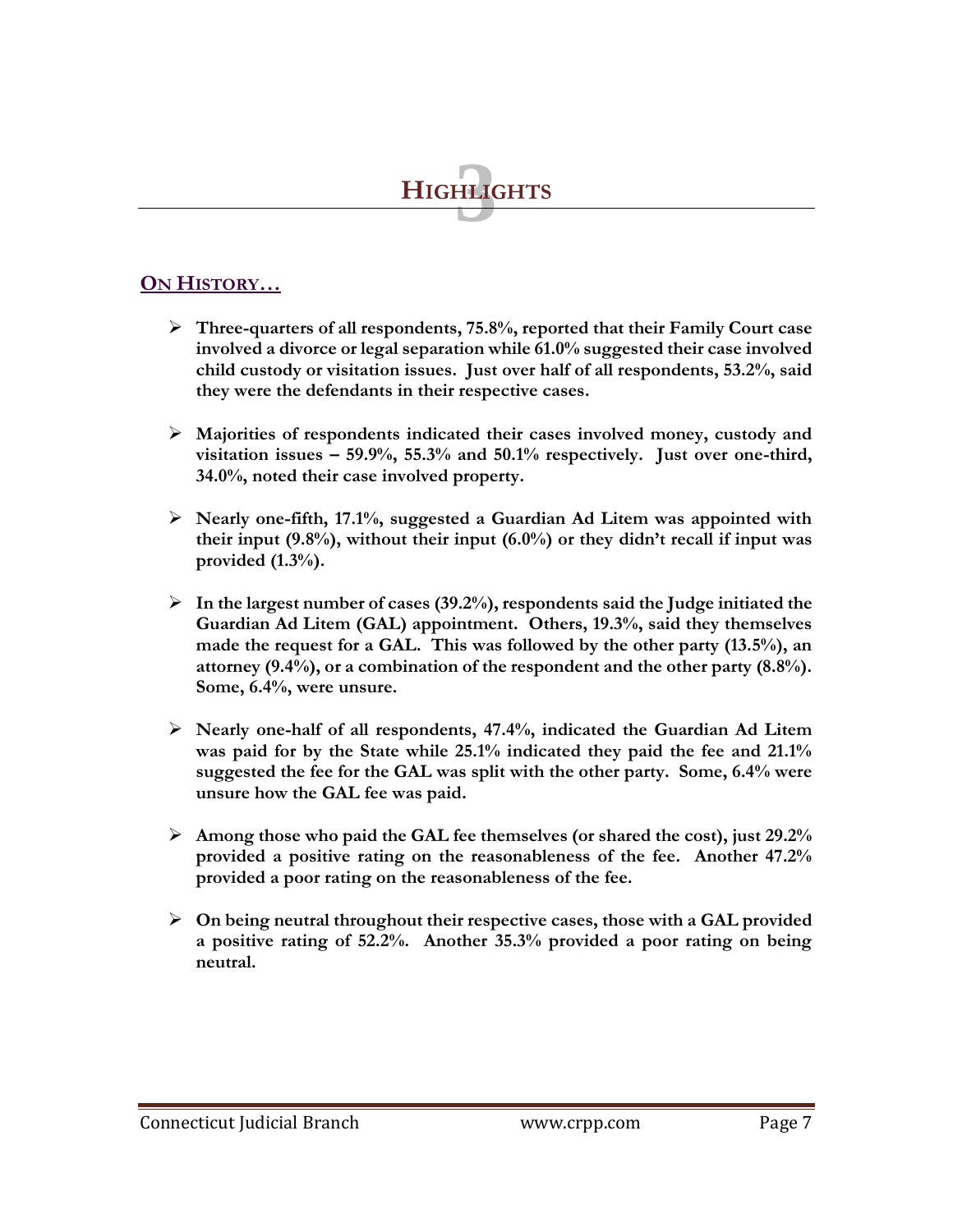**At the time of the interview, 84.1% of all respondents reported their case was over. The average length of time for their respective cases was 7.43 months. Among those who still had open cases, the average number of months still pending was 20.22. Combined (those with open and closed cases) the average number of months was 9.16.**

#### **ON RATING THE COURT SYSTEM…**

 **The average overall positive rating for the Court System on six different characteristics was 64.55%. The highest positive ratings were recorded for the court facilities (71.9%) and on being consistent (67.9%). The lowest positive ratings were recorded for the length of the process (60.2%) and the time spent in court on a given day (56.8%).**

**The average overall poor rating across the same six characteristics was 19.41.**

#### **ON RATING COURT PERSONNEL OVERALL…**

 **Impressively, the average overall positive rating for court personnel, across six characteristics, was 78.51. The highest positive personnel ratings were recorded for respecting privacy (82.2%), being treated professionally (80.6%), and having knowledgeable staff (79.9%). The lowest positive rating was recorded for helping you understand the process (71.2%).**

**The average overall poor rating across the same six characteristics was 11.83.**

#### **ON RATING PERSONNEL, SYSTEMS & PROGRAMS…**

 **Fourteen different court support personnel, services or programs were rated by all respondents. The average overall positive rating across all fourteen was 71.11%. The highest positive ratings were recorded for the ADA Coordinator (90.0%), the Marshals (87.2%), Members of the Clerk's Offices (84.5%), and the Court Service Center (80.8%). The lowest positive ratings were collected for Family Relations Counselors (61.3%), the Court paid Attorney (60.8%), the AMC (58.7%) and the Guardian Ad Litem (53.2%).**

**The average overall poor rating across all 14 personnel categories, services and programs was 17.55.**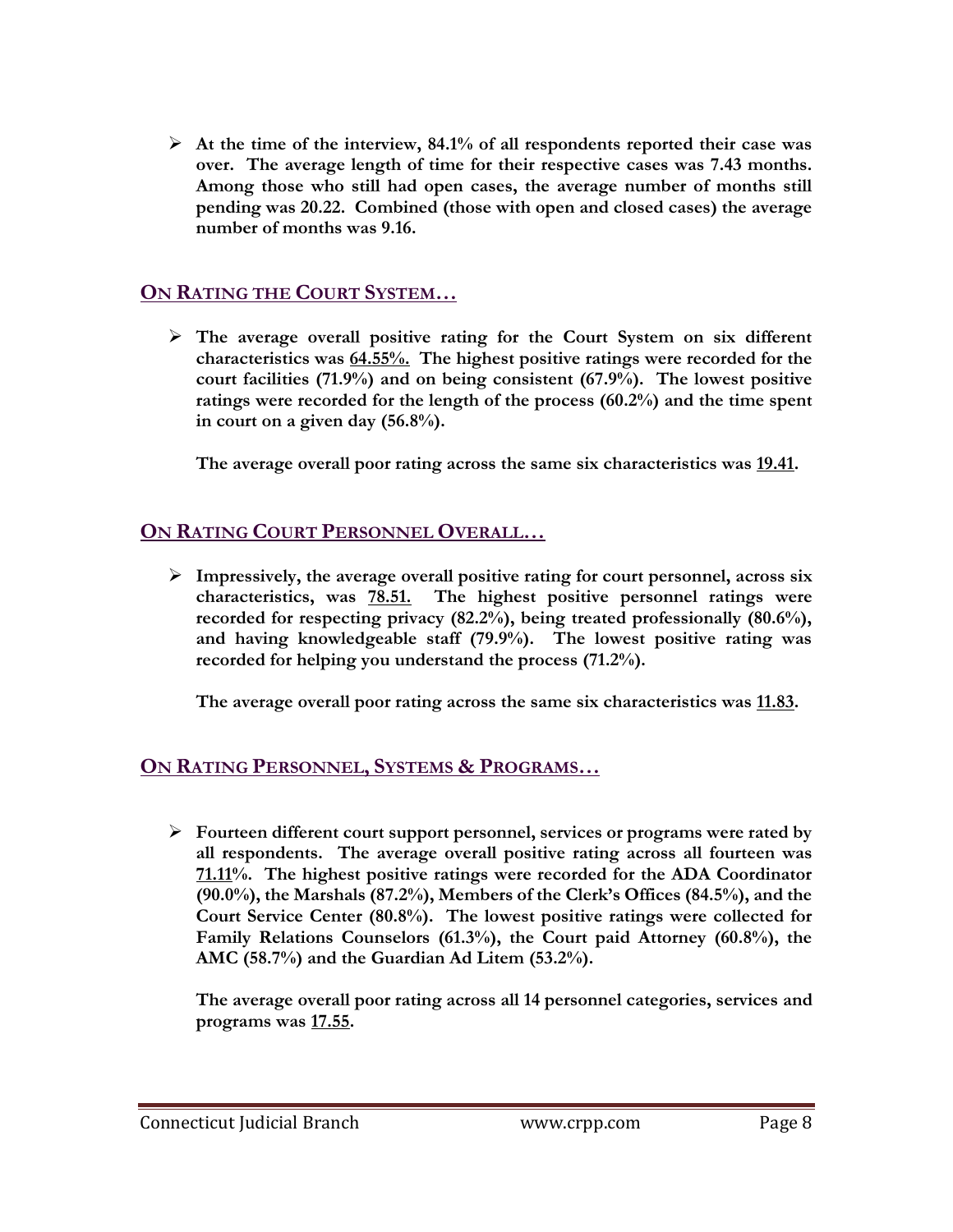**Importantly, 73.6% of all respondents reported they were very (43.9%) or somewhat satisfied (29.7%) with their overall court experience. One-quarter, 26.4%, reported they considered themselves either somewhat dissatisfied (12.3%) or not at all satisfied (14.1%). Given that the Judicial Branch is a State service that most participants would likely rather not engage with, having three-quarters report out as "satisfied" is a positive finding. The inverted bell curve – 43.9% as "very satisfied" preceding 29.7% somewhat satisfied -- indicates the intensity of positive satisfaction.** 

**Among the 1000 respondents interviewed, 1.9% said they filed one or more complaints against the Family Court System. In just a few of these cases, respondents filed two to five complaints and one respondent suggested having filed more than six complaints against the System.** 

**Nearly one-third of those who filed complaints, 29.4%, said they were very or somewhat satisfied with the resolution of their respective complaints. The larger group, 70.6% indicated they were "not at all" satisfied with the outcome of their complaint.**

#### **ON COURT STRENGTHS AND AREAS FOR IMPROVEMENT…**

**In an open-end format opportunity, survey respondents were asked to report two or three things the Family Court System did well based on their own experiences. The most frequently cited responses centered on being helpful / providing assistance (25.2%), processing the case quickly / timely (21.0%), being fair / professional (15.4%), having polite and friendly staff (9.5%) and being efficient and organized (4.4%). "Other" mentions with less frequency are provided within the summary of this report. Some, 16.7%, indicated they could not recall anything the Family Court System did well.**

**In a similar open-end format question, respondents were asked to name two or three ways to improve the Family Court System. These recommendations centered on improving speed / organization of the process (18.7%), greater fairness / consistency for men and women (15.4%), better explaining the process (6.7%), being nicer / more professional (3.9%), protect privacy (3.5%), reduce fees (2.8%), improve buildings / infrastructure (2.5%) and spread out case scheduling (1.8%).** 

**It is of note that the largest response, for ways to improve the Family Court System, was "nothing / don't know" at 28.5%. "Other" mentions with less frequency are provided within the summary of this report.**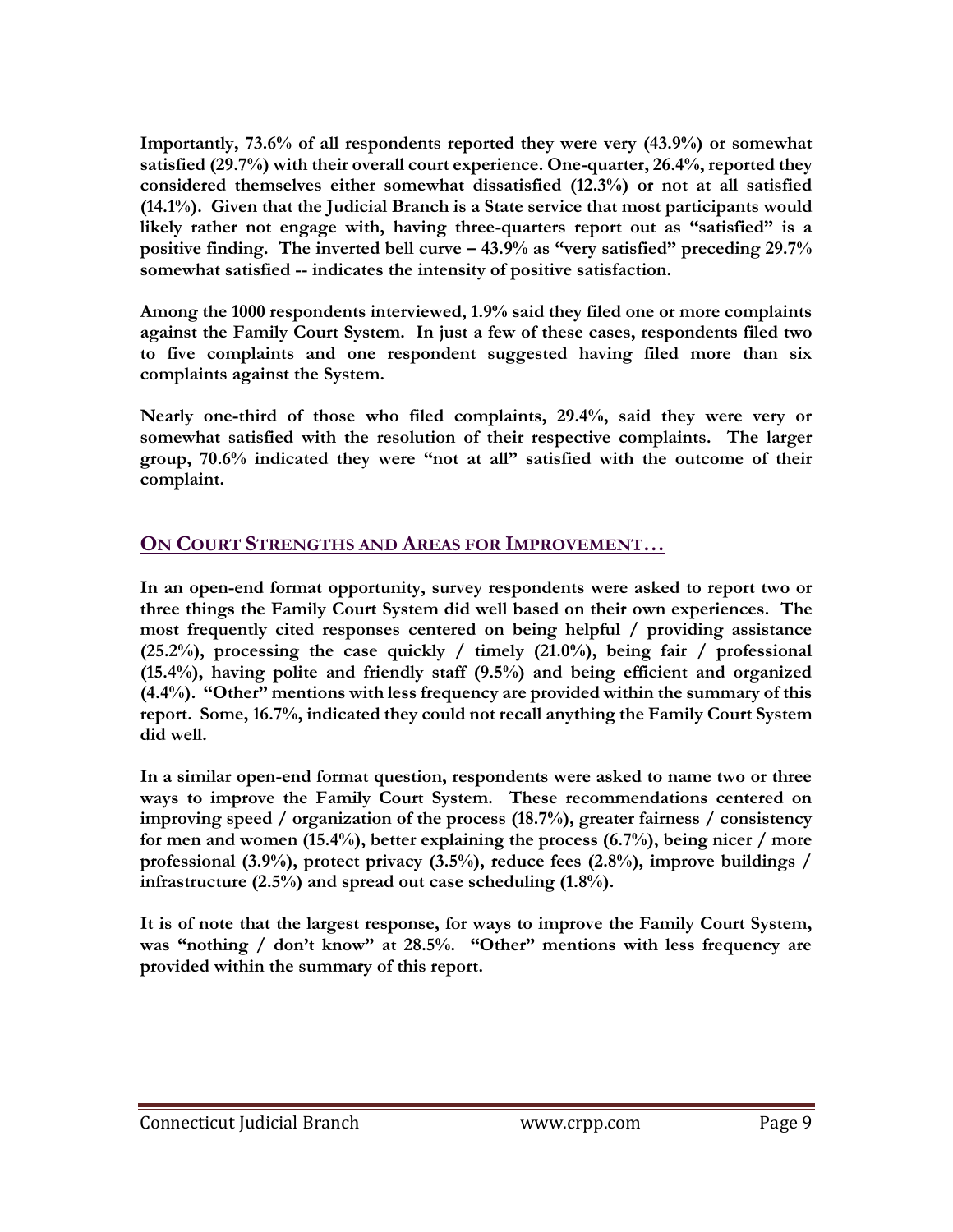#### **ON COMMUNICATION: WEBSITE…**

**Just over one-half of all respondents surveyed, 54.6%, noted they have visited the Judicial Branch or Connecticut Court System website.**

**Of this group, positive ratings for the website on maneuverability, graphics and being informative were – 71.6%, 62.8%, and 77.1% respectively.**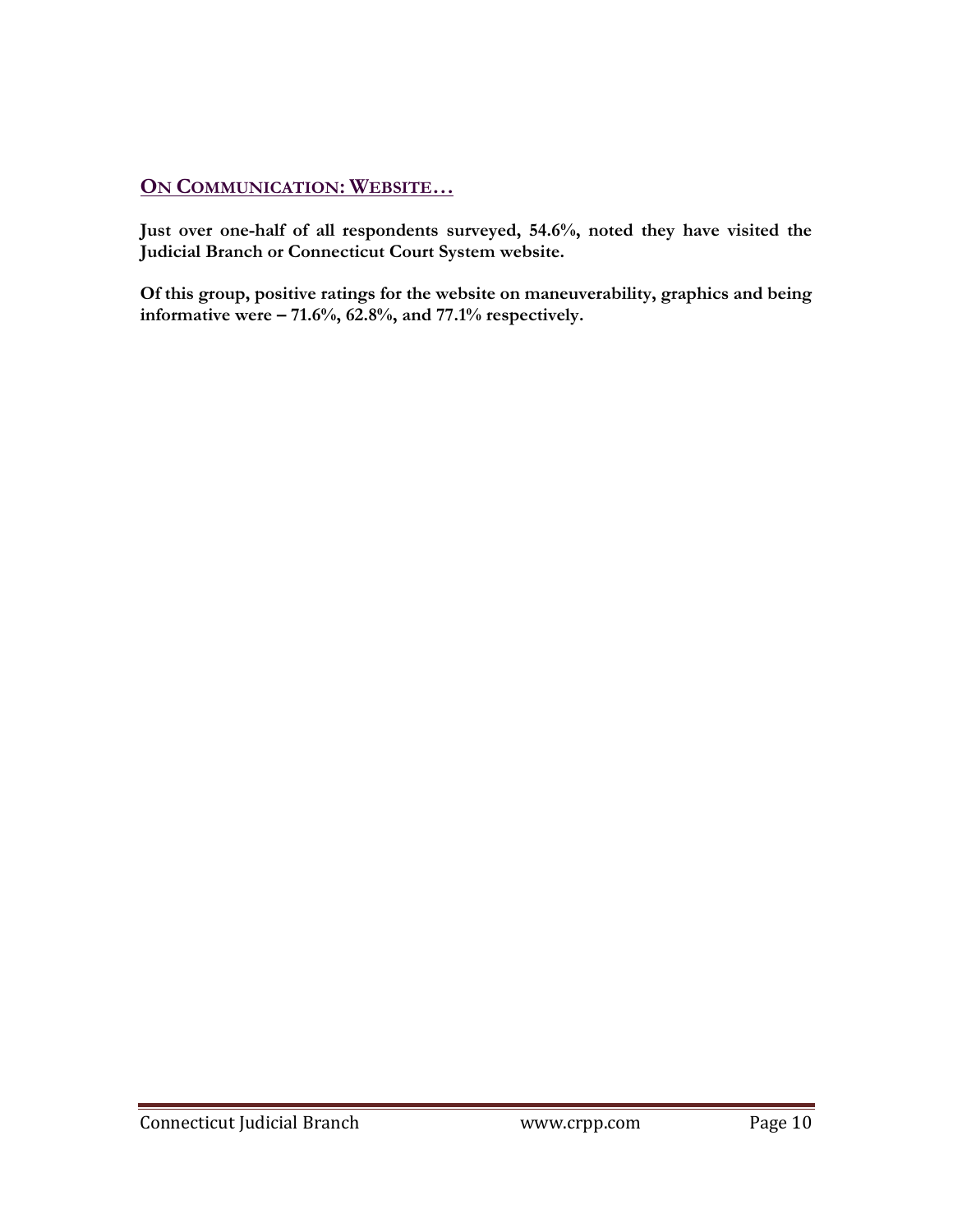## 6<br><u>1</u> **SUMMARY OF FINDINGS**

Readers are reminded that the following section summarizes statistics collected from surveys among 1000 Court system users involved in divorce, legal separation, child visitation and/or child custody cases.

#### **COURT HISTORY…**

All respondents were asked by researchers if their case involved a divorce or legal separation, child or children custody or visitation and if they were the defendant in their respective cases.

Three-quarters of respondents, 75.8%, indicated their case did involve a divorce or legal separation while 61.0% suggested their case involved child or children custody or visitation.

Just over one-half, 53.2%, reported being the defendant in the case.



The following graph depicts the results as collected.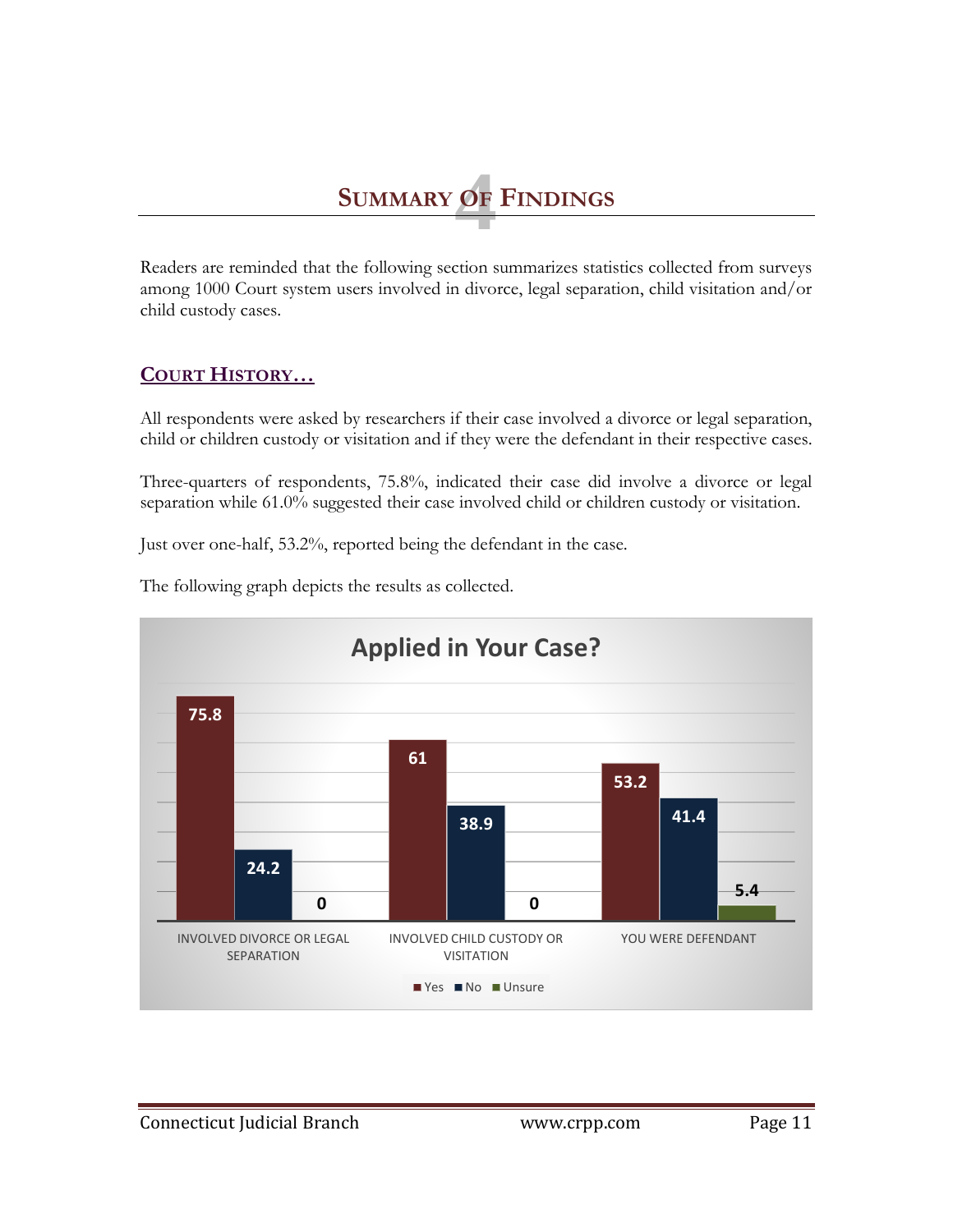Researchers also asked each respondent if their own case involved money, property, custody and/or visitation. Over one-half of respondents reported their cases did involve money, custody or visitation. Just over one-third said their case involved property.



Results, as collected, are presented in the following graph.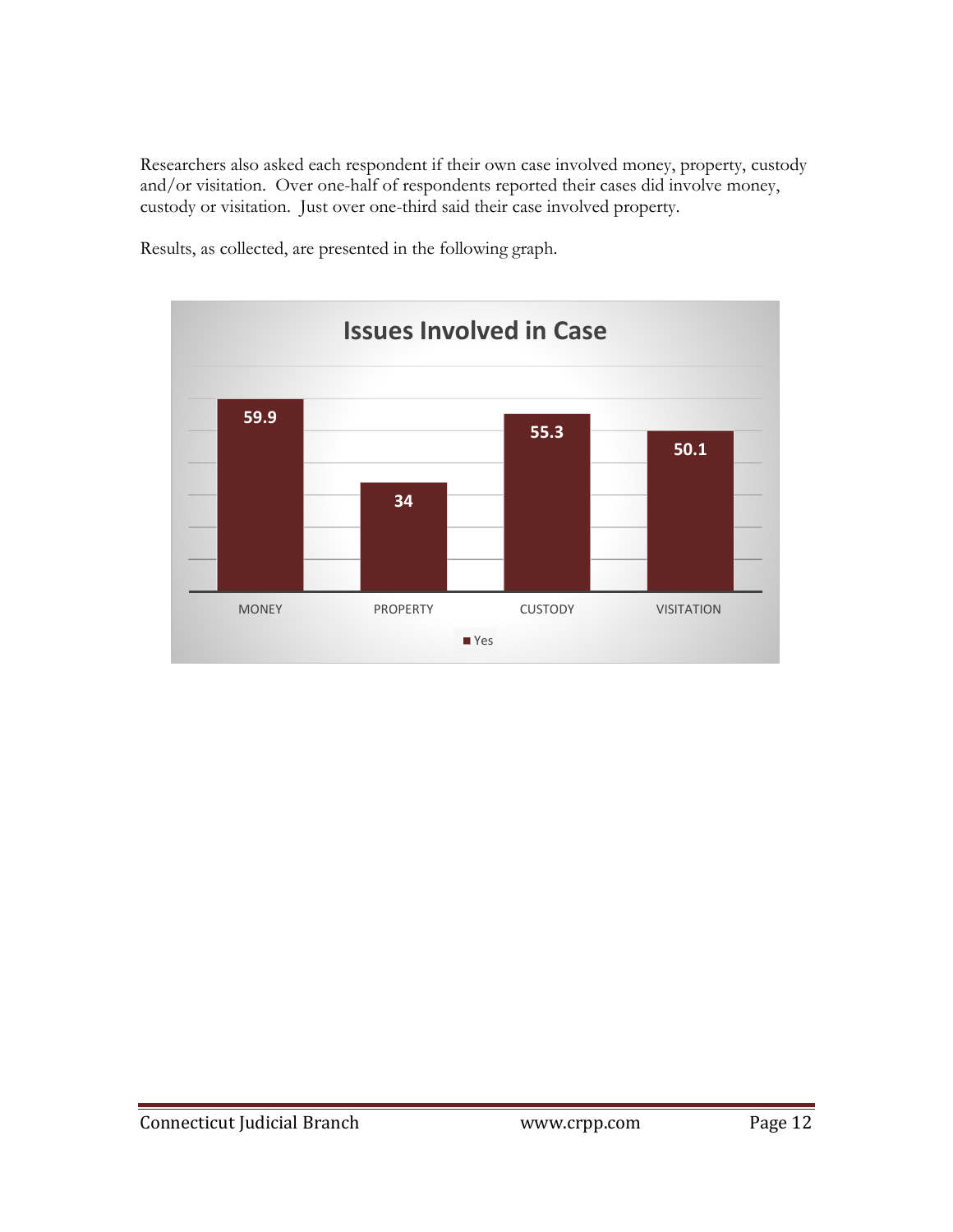Respondents were asked if a Guardian Ad Litem was appointed by a judge in their respective cases. If a Guardian Ad Litem (GAL) was appointed, each was asked if the appointment was made with or without their input. Just under one-fifth, 17.1% suggested a GAL was appointed. Results are held in the following graph.



Those respondents who did have a Guardian Ad Litem appointed were asked who requested the appointment. The largest number, 39.2%, indicated it was the judge who requested the appointment. Results, in declining order, are shown in the following table.

| Who Requested the Appointment               | Percent |
|---------------------------------------------|---------|
| The Judge                                   | 39.2    |
| You                                         | 19.3    |
| The other party                             | 13.5    |
| Your attorney or the attorney for the other | 9.4     |
| party                                       |         |
| Both you and the other party                | 8.8     |
| Unsure                                      | 6.4     |
| None of these                               | 3.5     |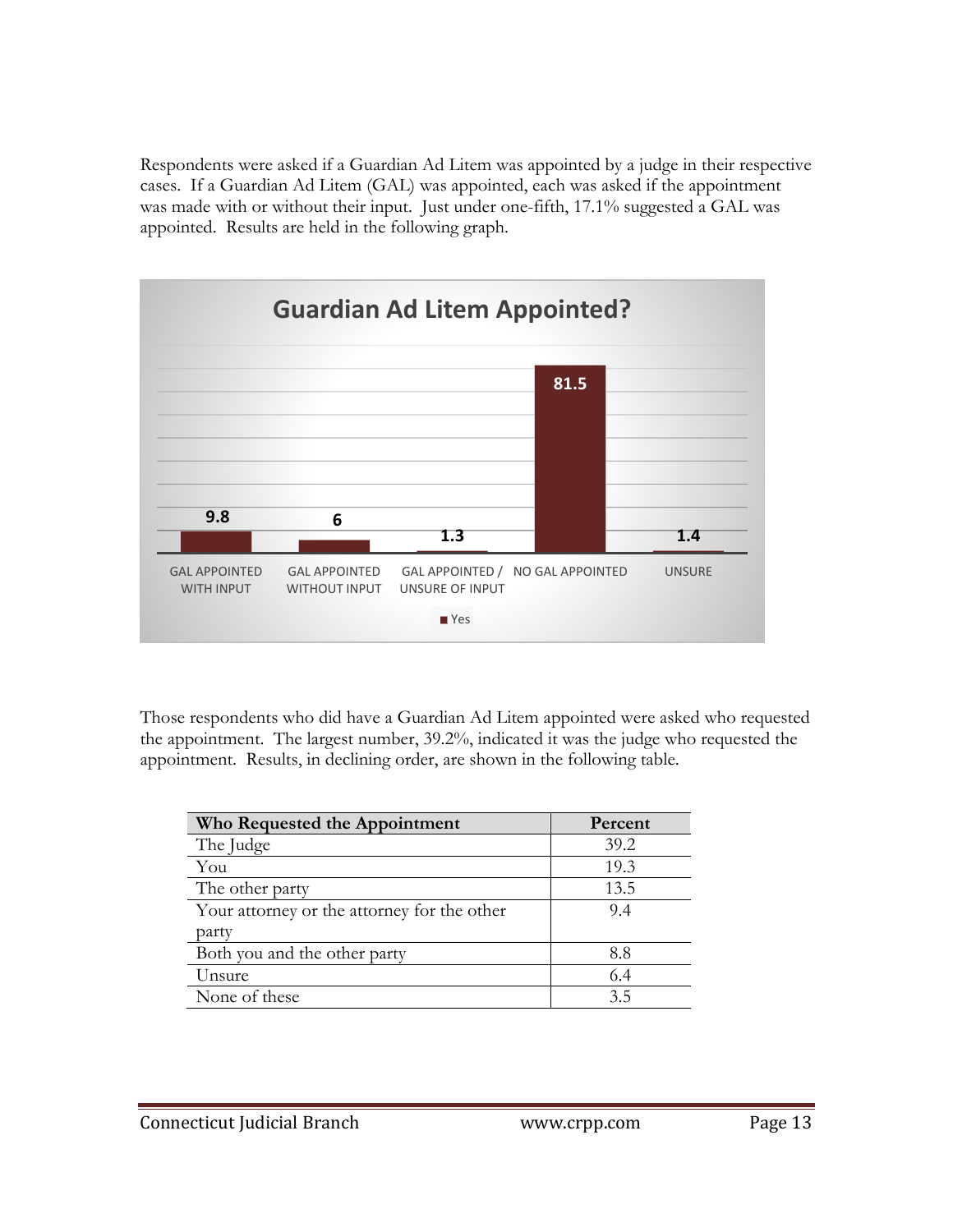Respondents were asked how the Guardian Ad Litem fee was paid. The largest group, 47.4%, suggested the fee was paid by the state. Results are shown in the following graph.



Respondents rated the Guardian Ad Litem on the reasonableness of their respective fees and their ability to remain neutral throughout the case. Respondents used a scale of one to ten where one was very good and ten was very poor. The following table depicts results for ratings of one through four (good) and seven through ten (poor).

A majority, 52.2%, provided a positive rating for the ability of the Guardian Ad Litems to remain neutral throughout their cases. Another 35.3% provided poor ratings on neutrality.

Just under one-half, 47.2%, provided a poor rating on the reasonableness of the cost or fees for their Guardian Ad Litem while 29.2% provided a positive rating on cost.

| <b>Characteristics of GALs</b>            | Good | Poor<br>$7 - 10$ |
|-------------------------------------------|------|------------------|
| On the reasonableness of the cost/fee $*$ |      |                  |
| On being neutral throughout the case      |      | 35 3             |

\*Note: Only those who paid for or paid a share of the attorney fees was asked about reasonableness of cost.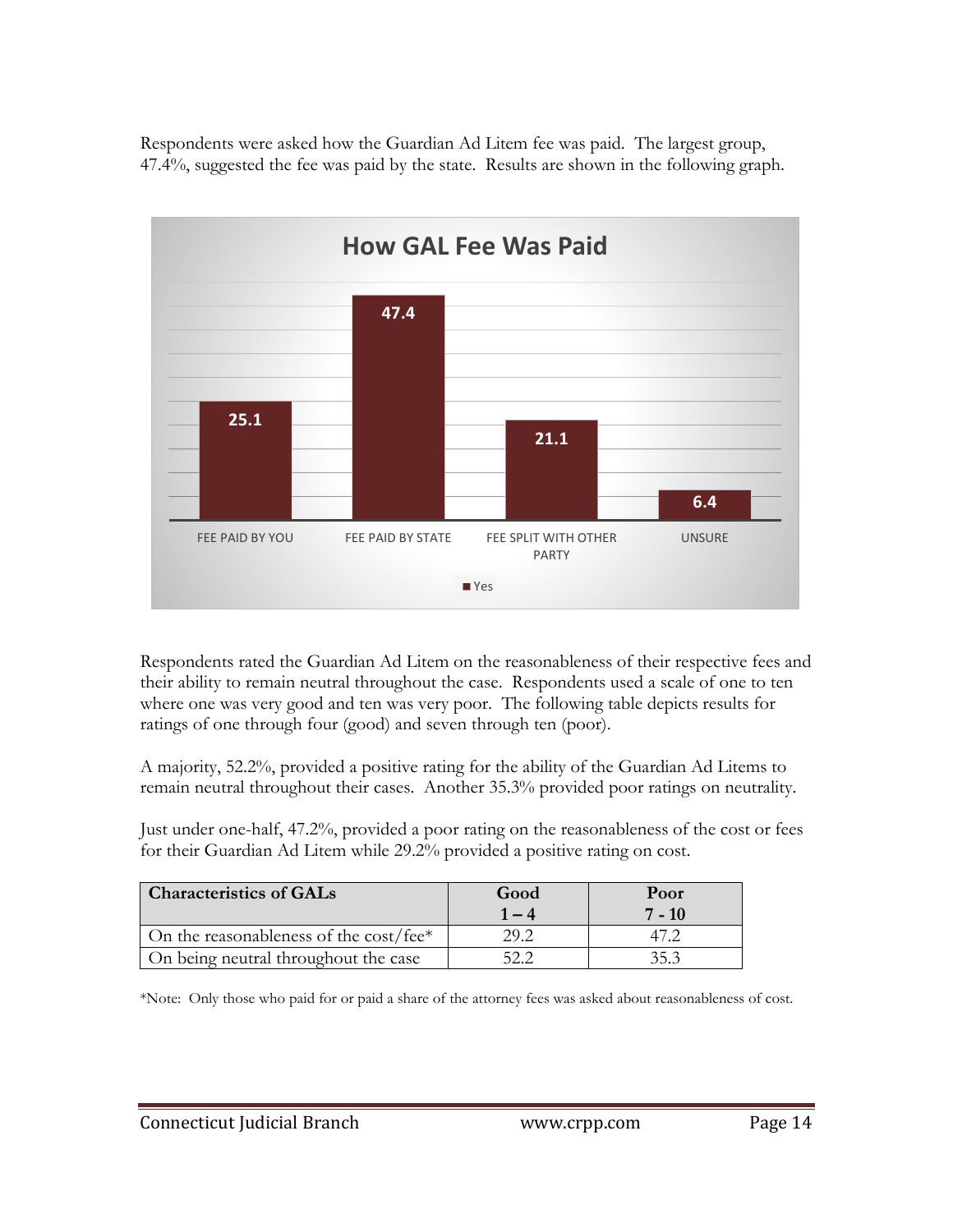Most respondents, 84.1%, indicated their case was over at the time of the survey while 14.7% suggested their own case was still ongoing. Some, 1.2% were unsure. Results are shown here.



Respondents provided, in months, how long the case took from start to finish or how long the case has been on-going. The average overall was reported to be 9.16 months.

Among those who have cases still on-going (14.7%), the average number of months still pending is 20.22.

For those who reported their case has concluded (84.1%), the average number of months from start to finish was 7.43.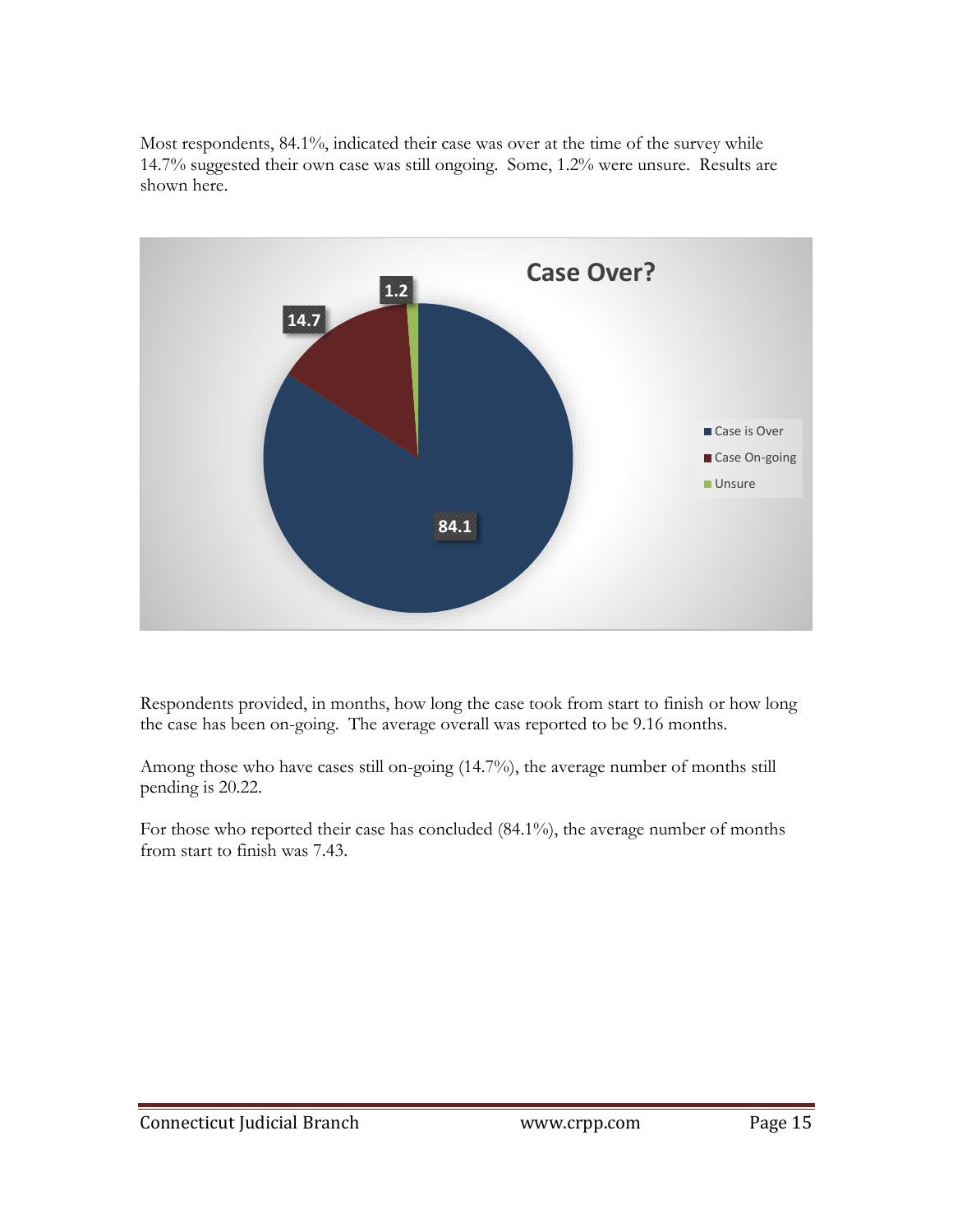#### **RATE THE COURT SYSTEM…**

Respondents were asked to rate the Court System on six different characteristics.

Researchers read the following to all 1000 respondents:

"*Again, despite the outcome in your own case, please rate the Family Court System as fairly and objectively as you can. This will help them in areas needing improvement.*

*Now, please think about the court system* **overall***. I'm going to ask you to rate the court system on several important characteristics. Please use a scale of one to ten where one is very good and ten is very poor."*

The following table presents the cumulative totals for ratings of one through four (good) and seven through ten (poor) for each of the six characteristics.

| <b>Court Process / System</b>             | Good    | Poor     |
|-------------------------------------------|---------|----------|
|                                           | $1 - 4$ | $7 - 10$ |
| On the Court facilities                   | 71.9    | 10.5     |
| On being consistent                       | 67.9    | 17.0     |
| On treating you fairly                    | 66.4    | 23.0     |
| On the overall court fees and charges     | 64.1    | 16.3     |
| On the length of the process overall      | 60.2    | 23.9     |
| On the time you spent in court on a given | 56.8    | 25.8     |
| day                                       |         |          |
| <b>AVERAGE</b>                            | 64.55   | 19.41    |

Results are presented in declining order by positive ratings.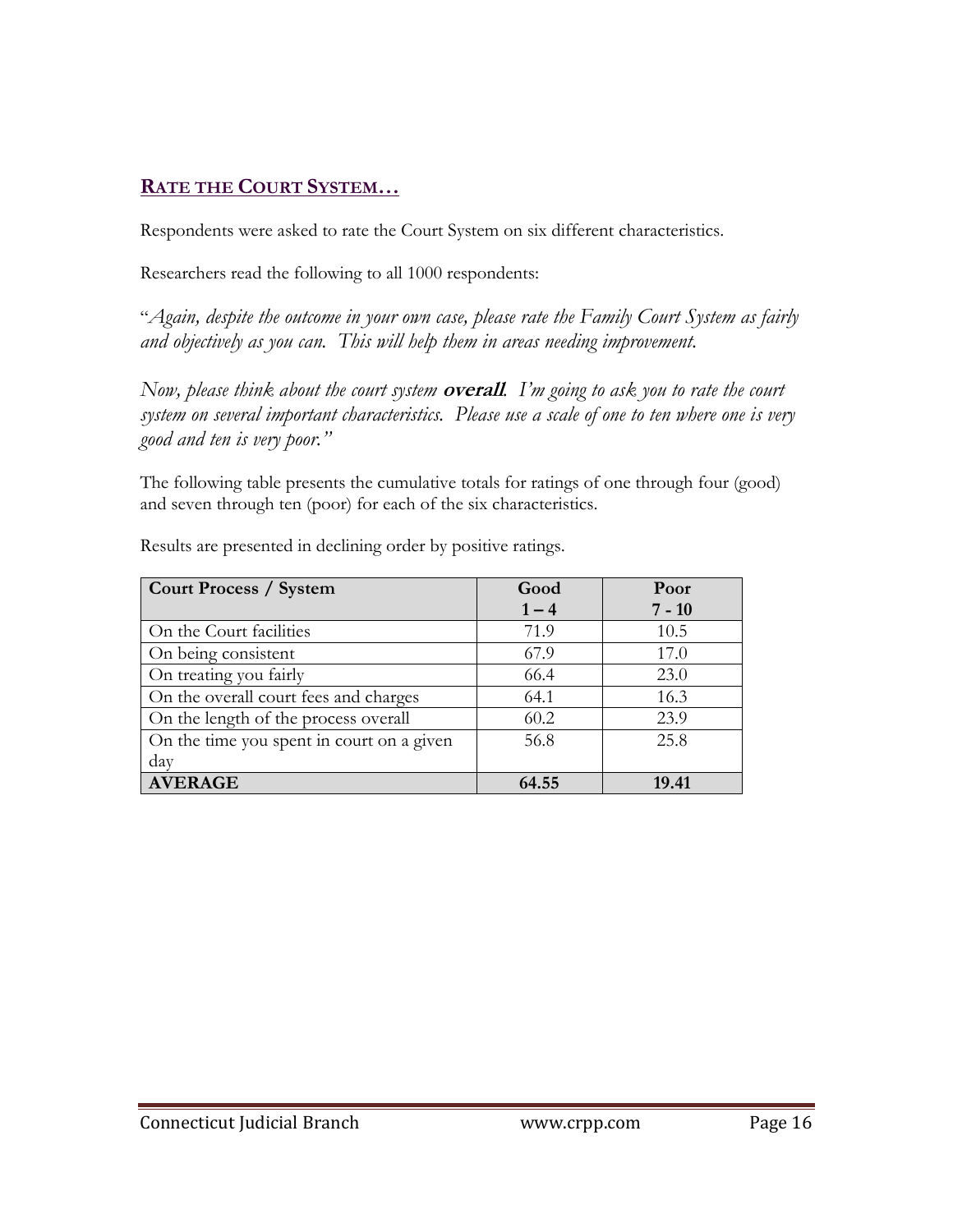#### **RATE COURT SYSTEM PERSONNEL OVERALL…**

Similarly, respondents were asked to rate Court personnel on six different characteristics using the same scale where one was very good and ten was very poor.

The cumulative totals for one through four (good) and seven through ten (poor) are presented within the following table. Results are presented in declining order by positive ratings.

| <b>Court Personnel</b>                       | Good  | Poor  |
|----------------------------------------------|-------|-------|
| On respecting your privacy                   | 82.2  | 9.8   |
| On being treated professionally              | 80.6  | 11.3  |
| Having knowledgeable staff                   | 79.9  | 9.6   |
| On being treated with respect by court staff | 79.7  | 12.4  |
| Having courteous, friendly court staff       | 77.5  | 11.0  |
| On helping you understand the process        | 71.2  | 16.9  |
| <b>AVERAGE</b>                               | 78.51 | 11.83 |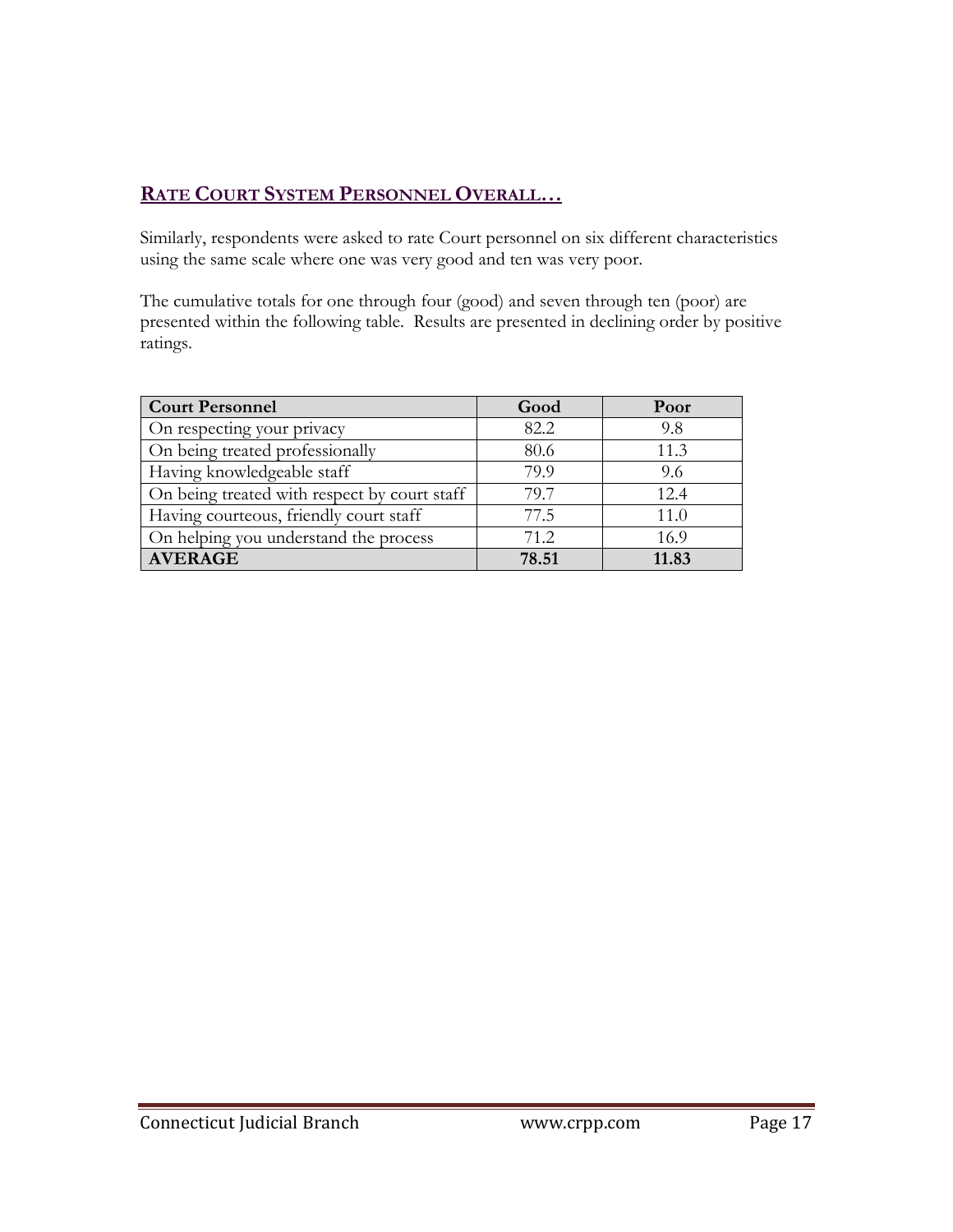#### **RATE PERSONNEL, SYSTEMS AND PROGRAMS…**

Researchers read the following to all respondents surveyed:

"*There were potentially a large number of Family Court System personnel, systems or programs with which you had contact during your case. For each of the following, please tell me if you had contact with this person, or if you used the service or program. For each that you did use, I'll ask you to rate this person, service or program overall using the same scale of one to ten where one is very good and ten is very poor."*

Respondents who did have contact with the personnel named or used a service provided went on to provide a rating. Results are shown in declining order by positive ratings.

The highest positive ratings were recorded for the ADA Coordinators, Marshals, Clerk Office staff and Court Service Center.

The lowest positive ratings were recorded for the Court paid attorneys, the AMC and the Guardian Ad Litem. Readers are reminded that the higher the number of cases  $(N=)$ , the lower the margin for error. Cells with fewer than 50 cases should be viewed with care.

| <b>Personnel or Service</b>        | $N=$ | Yes, Used | Good    | Poor     |
|------------------------------------|------|-----------|---------|----------|
|                                    |      | Percent   | $1 - 4$ | $7 - 10$ |
| American Disability Act or ADA     | 10   | 1.0       | 90.0    | 10.0     |
| Coordinator                        |      |           |         |          |
| A Court Security Officer (Judicial | 536  | 53.6      | 87.2    | 6.4      |
| Marshal)                           |      |           |         |          |
| Member of the Clerk's office       | 676  | 67.6      | 84.5    | 5.8      |
| Court Service Center               | 359  | 35.9      | 80.8    | 7.2      |
| The Volunteer Attorney Program     | 68   | 6.8       | 79.4    | 11.8     |
| A Court Translator or Translation  | 28   | 2.8       | 77.8    | 11.1     |
| Services                           |      |           |         |          |
| A Judge                            | 884  | 88.4      | 75.2    | 14.9     |
| A Caseflow Coordinator             | 155  | 15.5      | 69.5    | 14.3     |
| Support Enforcement Officer(s)     | 207  | 20.7      | 68.0    | 20.9     |
| An attorney you paid for           | 407  | 40.7      | 63.2    | 24.4     |
| Family Relations Counselor(s)      | 421  | 42.1      | 61.3    | 22.8     |
| An attorney the Court paid for     | 74   | 7.4       | 60.8    | 27.1     |
| AMC or Attorney for the Minor      | 75   | 7.5       | 58.7    | 28.0     |
| Child                              |      |           |         |          |
| Guardian Ad Litem(s)               | 173  | 17.3      | 53.2    | 41.0     |
| Average                            |      |           | 72.11   | 17.55    |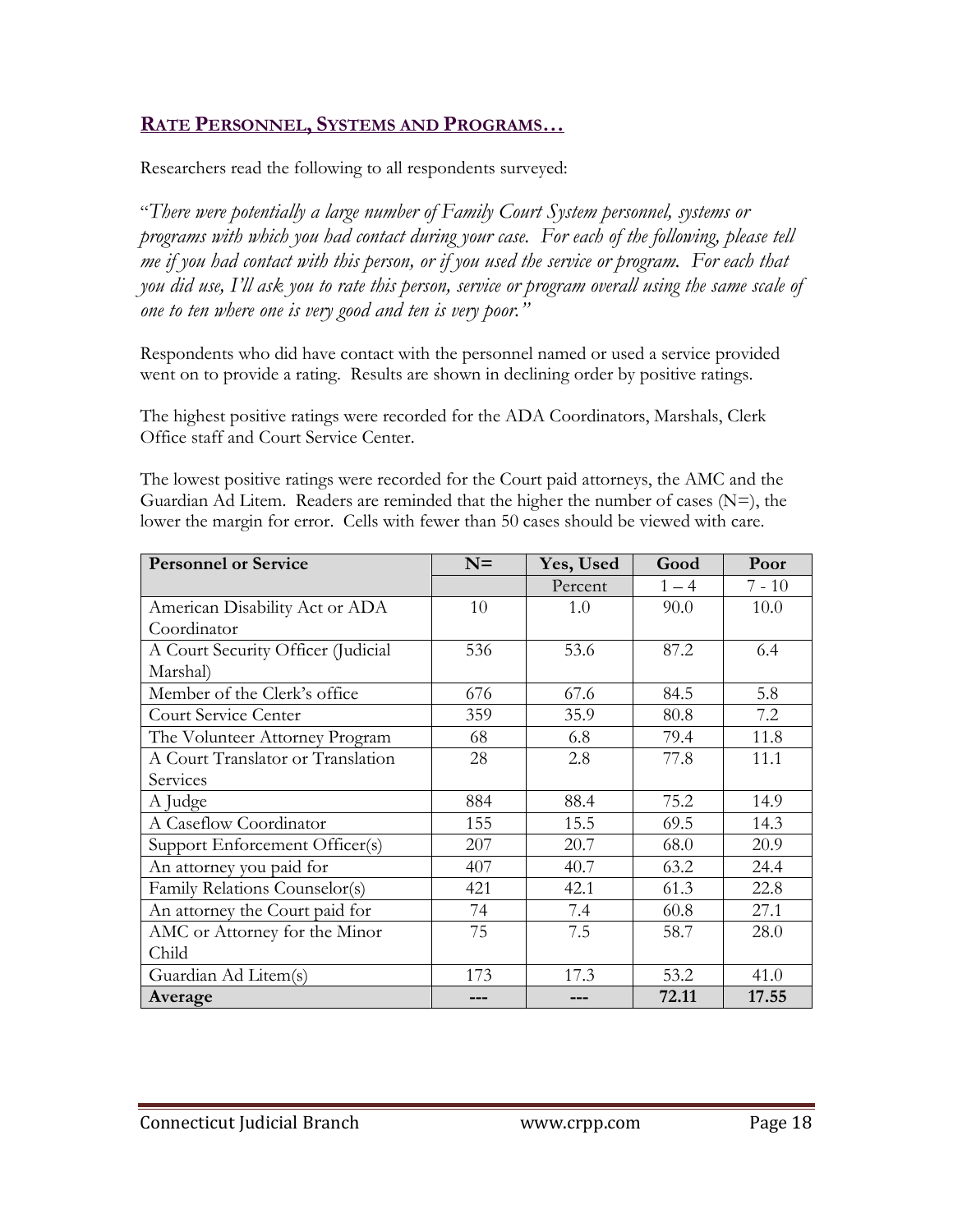Researchers asked respondents, overall, how satisfied they considered themselves with their court experience. Each was asked if they were very satisfied, somewhat satisfied, somewhat dissatisfied or not at all satisfied.

Nearly three-quarters, 73.6%, indicated they considered themselves very (43.9%) or somewhat (29.7%) satisfied. One-quarter, 26.4% suggested they considered themselves to be somewhat dissatisfied (12.3%) or not at all satisfied (14.1%).

Results are presented in the following graph.

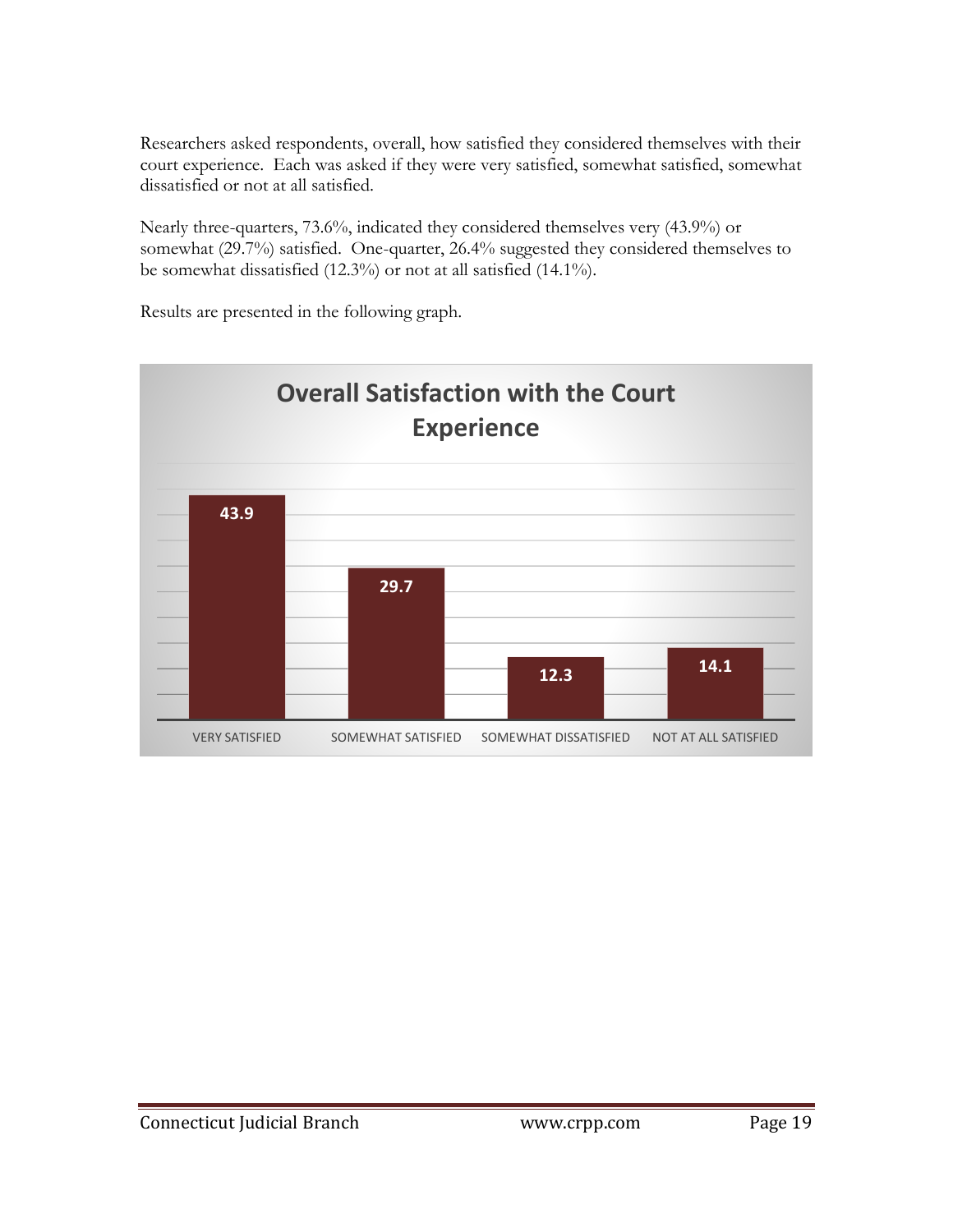Surveyed respondents were asked if they have ever filed a complaint against the Family Court System. Just under two percent, 1.9% / N=19 respondents, indicated they had filed anywhere from one to "six or more" complaints.

Nearly one-third of those 19 respondents who filed a complaint, 29.4%, suggested they were very (17.6%) or somewhat satisfied (11.8%) with the resolution of their complaints. Another 70.6% said they were not at all satisfied with the resolution.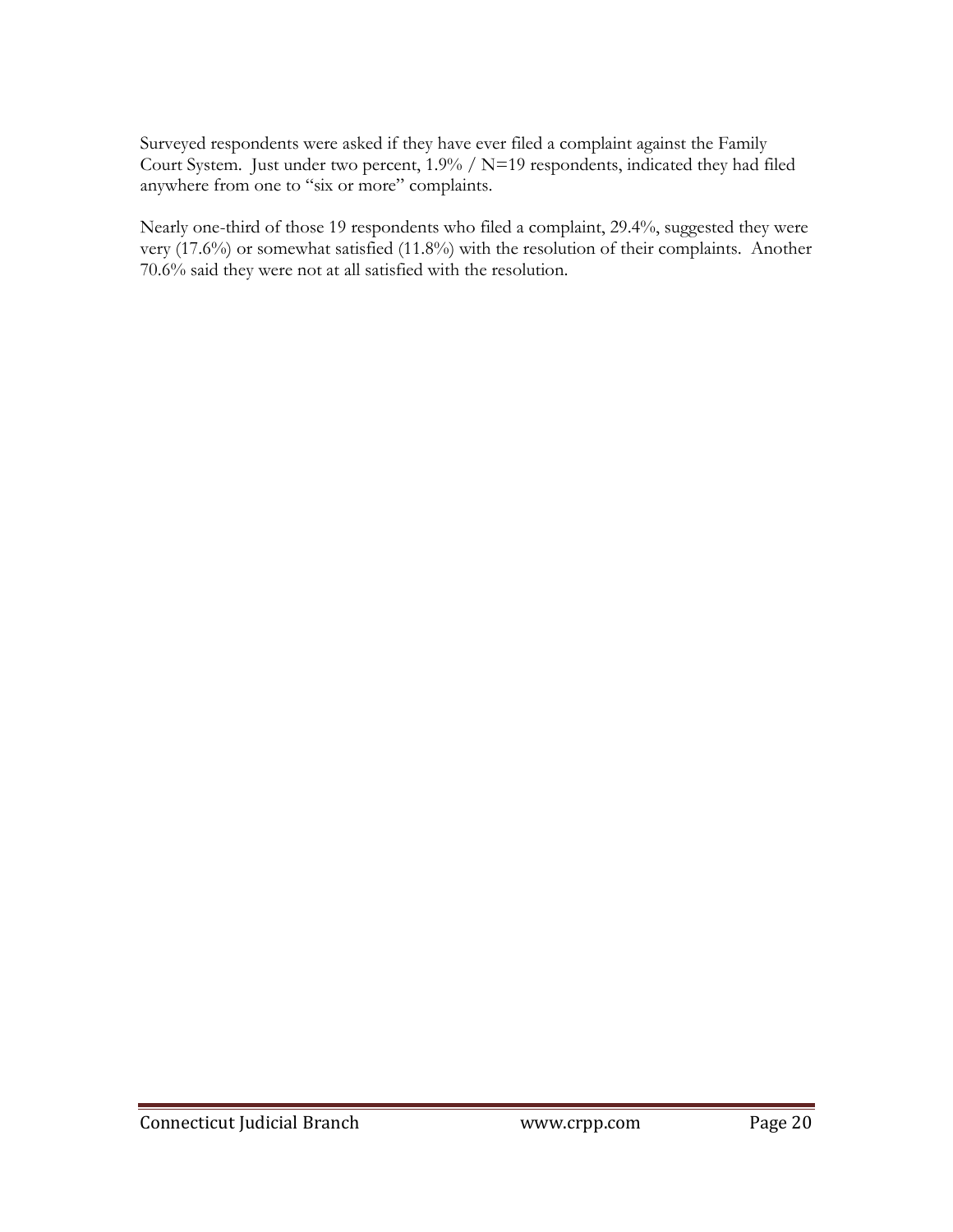#### **STRENGTHS AND AREAS FOR IMPROVEMENT…**

Respondents were asked, in two open-end format questions, to report two or three things that the Family Court did well during their court experience and two or three ways the Family Court could improve the system.

The results follow.

| Through your court experience you have likely become<br>more familiar with the court system. Please tell me two<br>or three things that the Family Court System did well. |         |
|---------------------------------------------------------------------------------------------------------------------------------------------------------------------------|---------|
| Things Family Court Does Well                                                                                                                                             | Percent |
| Helpful/provided assistance                                                                                                                                               | 25.2    |
| Processed case in quick/timely manner                                                                                                                                     | 21.0    |
| Nothing/don't know                                                                                                                                                        | 16.7    |
| Fair and professional                                                                                                                                                     | 15.4    |
| Staff polite/friendly                                                                                                                                                     | 9.5     |
| Other                                                                                                                                                                     | 7.9     |
| Efficient and organized                                                                                                                                                   | 4.4     |

#### **Examples of "Other" (7.9%) responses mentioned less frequently:**

- Allowed a prearranged agreement
- Classes
- Did the best they could
- Do it yourself divorce guide.
- Family relations did well
- Got my child support
- I didn't have any financial problems with my case. They did not ask me to pay any fees
- I really liked that they gave us the privacy that we needed
- I think mandating the parenting class is very good
- I think the overall experience was fine
- It was an undisputed divorce and have to go back to court
- Let me waive the marshal fee
- Online documentation was very good
- Overall it's pretty good.
- Overall outcome was good.
- Put my divorce through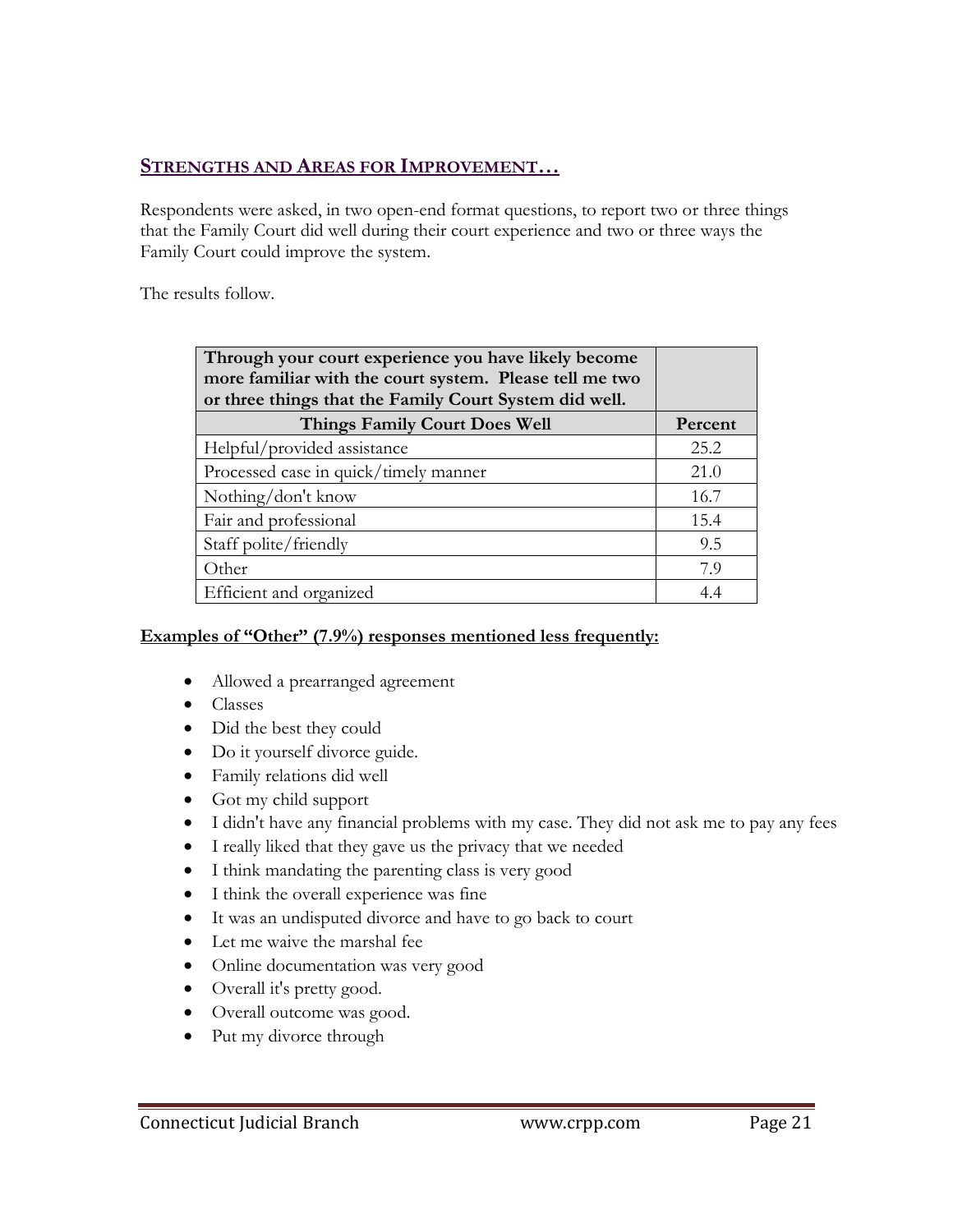- The annulment
- The building is secure
- The judge decided the right thing
- They required parenting class
- They actually helped resolve the case. The bottom-line was a favorable decision for my child
- They helped me sort out that my ex had to help me pay for a nanny
- They took my daughter out of a bad situation
- They're trying to find people with the right education for the jobs
- Working with my granddaughter

Similarly, researchers asked for two or three ways to improve the Family Court system. Results are depicted here.

| And, two or three ways to improve the Family   |         |
|------------------------------------------------|---------|
| Court System.                                  |         |
| <b>Ways to Improve Family Court</b>            | Percent |
| Nothing/don't know                             | 28.5    |
| Improve speed/organization of process          | 18.7    |
| Other                                          | 16.5    |
| Greater fairness/consistency for men and women | 15.4    |
| Better explain process                         | 6.7     |
| Be nicer/more professional                     | 3.9     |
| Protect privacy of each case                   | 3.5     |
| <b>Reduce Fees</b>                             | 2.8     |
| Improve building/infrastructure                | 2.5     |
| Spread out case scheduling                     | 1.8     |

#### **Examples of "Other" (16.5%) responses mentioned less frequently:**

- A client with no attorney or self-attorney needs to be treated as well as the other side
- Advocate for fathers
- Can you offer some kind of program to help people who don't have attorneys, instead of a brochure?
- Connecticut has been pushing fatherhood development at the expense of children
- Destructive for family units
- Different degrees for restraining orders
- Follow through with parent study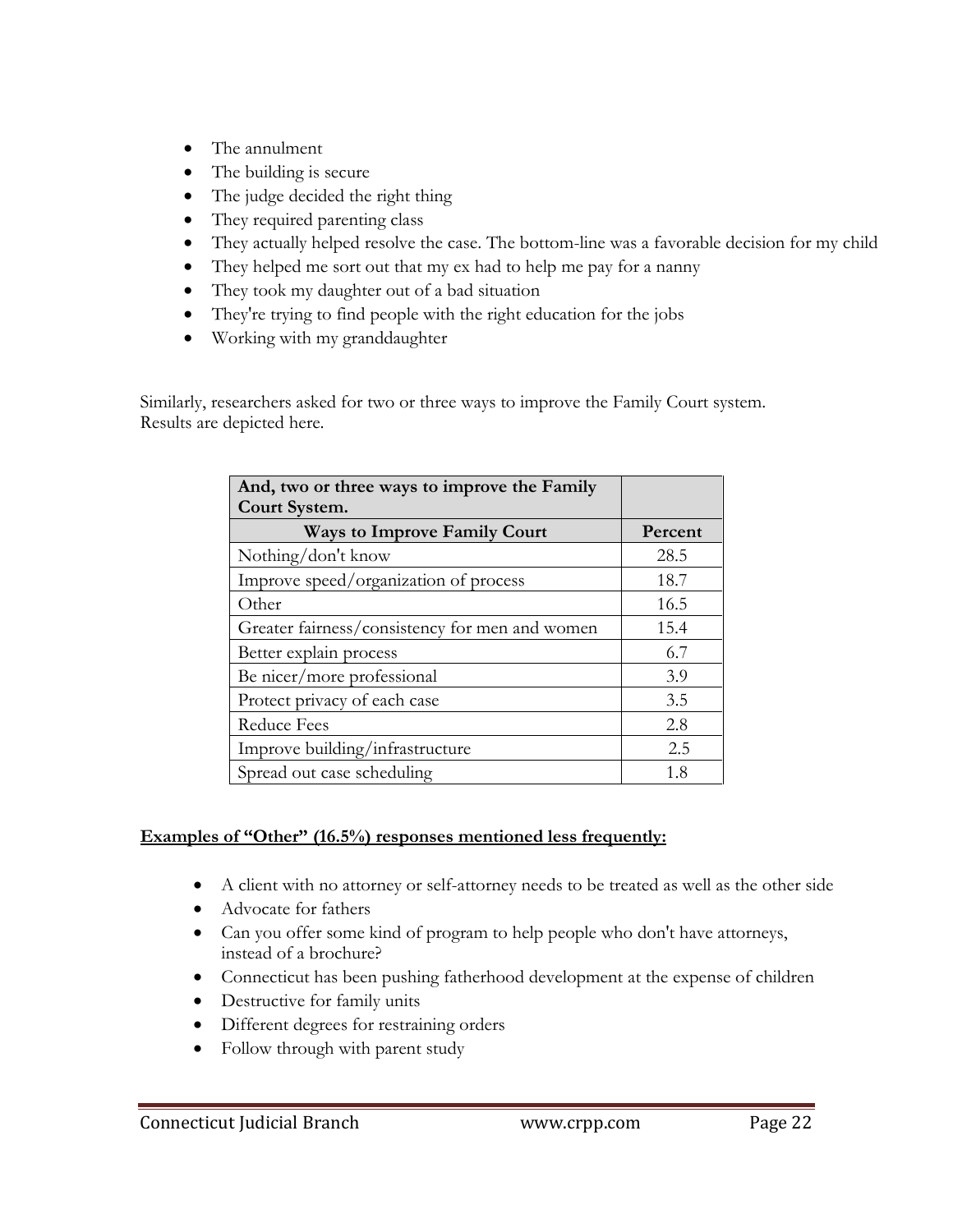- Get rid of the court enforcement
- Give more time to visit my kids
- Have coffee in courtroom.
- Have two days instead of one
- I feel that the system is corrupt. The judge and the guardian ad litem and the family counselor are working together to make money and are not interested in the people at all
- I think I should've had an advocate, as I had a trauma that just happened to me My son had just got hit by a car, and I had just found out that my husband was cheating on me
- I think the courts should be more apt to punish people that lie in court regardless of the case

#### **COMMUNICATION: THE WEBSITE…**

Over one-half of all respondents, 54.6%, reported they have visited the Judicial Branch or Connecticut Court System website.

This group was asked to rate the website on maneuverability, graphics and content using a scale of one to ten where one was very good and ten was very poor.

The following graph presents the positive ratings of one through four and the poor ratings of seven through ten.

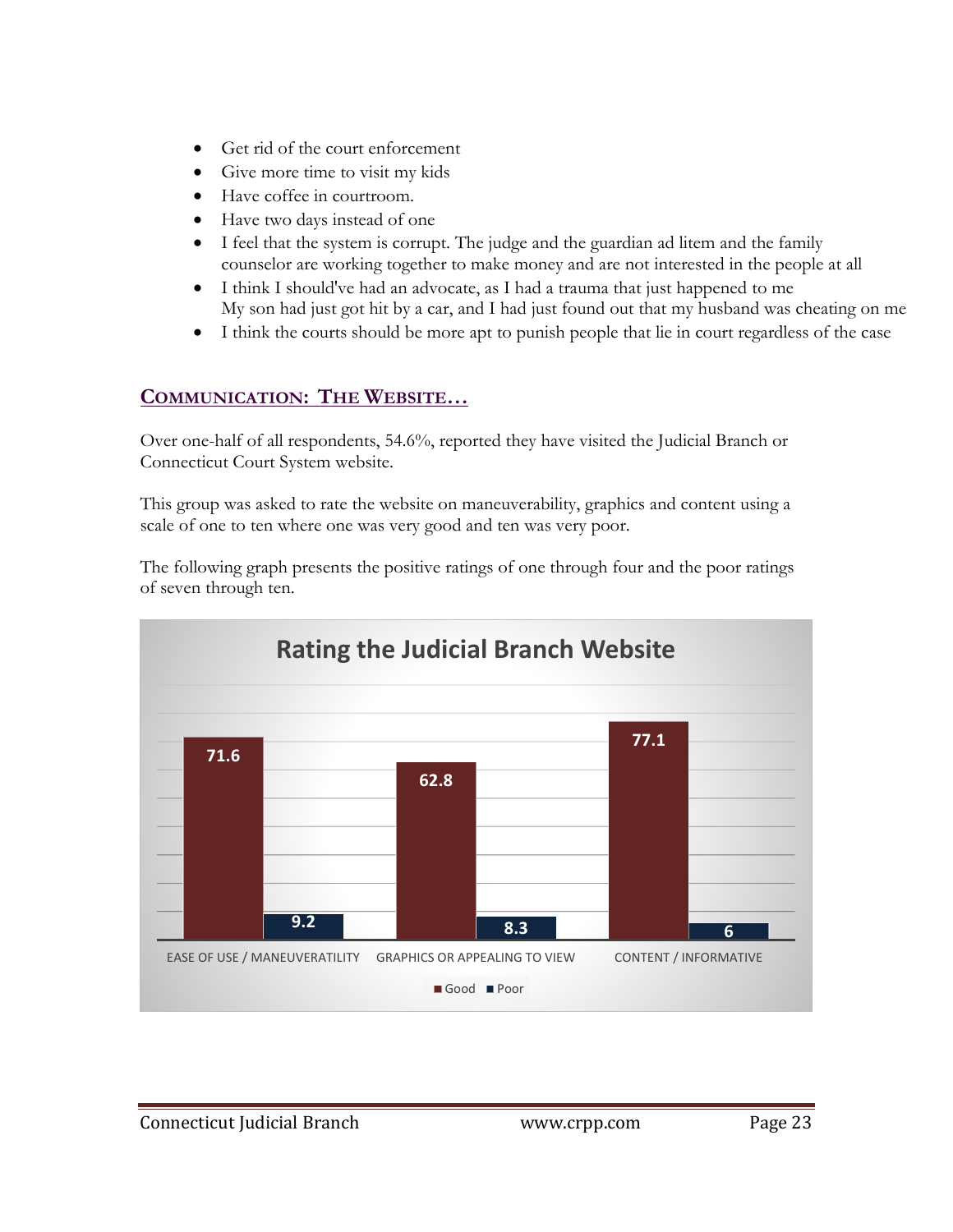#### **DEMOGRAPHICS**

| $\alpha$ e               | T.      |
|--------------------------|---------|
| $\sim$ $\sim$ $\epsilon$ | Percent |
| vlean                    | ے ۔     |

| Income                          | Percent |
|---------------------------------|---------|
| Under \$25,000                  | 18.1    |
| \$25,000 to less than 75,000    | 33.6    |
| \$75,000 to less than \$150,000 | 16.0    |
| Over \$150,000                  | 6.3     |
| Unsure                          | 1.6     |
| Refused                         | 244     |

| Education                            | Percent |
|--------------------------------------|---------|
| Eighth grade or less                 | 0.2     |
| Some high school                     | 3.6     |
| High school graduate or GED          | 22.1    |
| Some technical school                | 2.1     |
| Technical school graduate            | 3.8     |
| Some college                         | 22.1    |
| College graduate                     | 22.7    |
| Post-graduate or professional degree | 15.3    |
| Refused                              | 8.1     |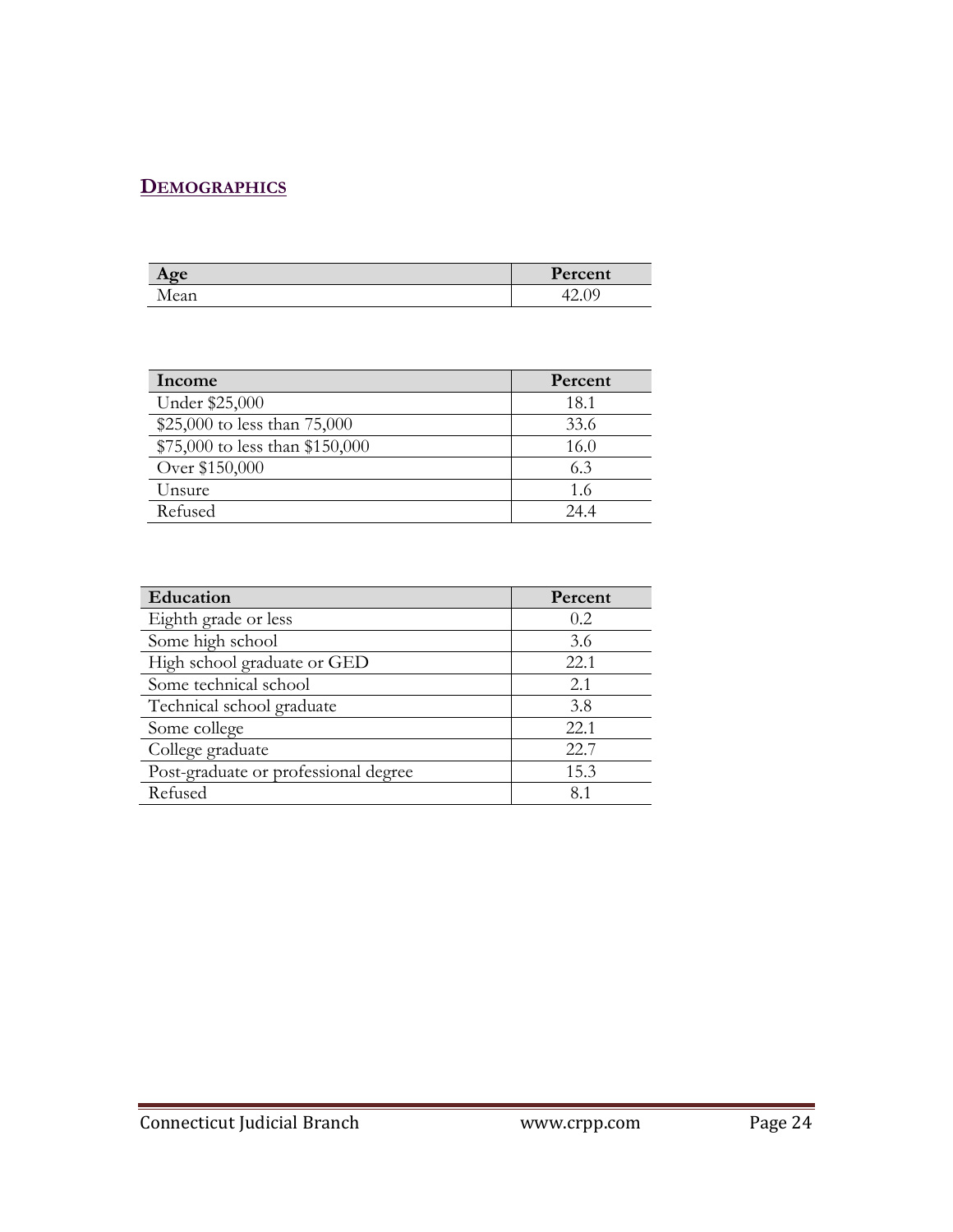| Hispanic, Latin American, Puerto Rican,<br><b>Cuban or Mexican</b> | Percent |
|--------------------------------------------------------------------|---------|
| Yes                                                                | $750 -$ |
| חג                                                                 |         |

| <b>Ethnicity (Among Non-Hispanics)</b> | Percent |
|----------------------------------------|---------|
| White                                  | 84.2    |
| Black, African-American                | 9.3     |
| Asian, Pacific Islander                | 1.3     |
| Aleutian, Eskimo or American Indian    | 0.6     |
| Other                                  | 1.4     |
| Native Hawaiian                        |         |
| Two or more races                      |         |
| Refused                                | 3.2     |
| Don't know/unsure                      |         |

| Disability (besides eyeglasses) | Percent |
|---------------------------------|---------|
| es.                             |         |

| Gender | Percent |
|--------|---------|
| Male   |         |
| Female |         |